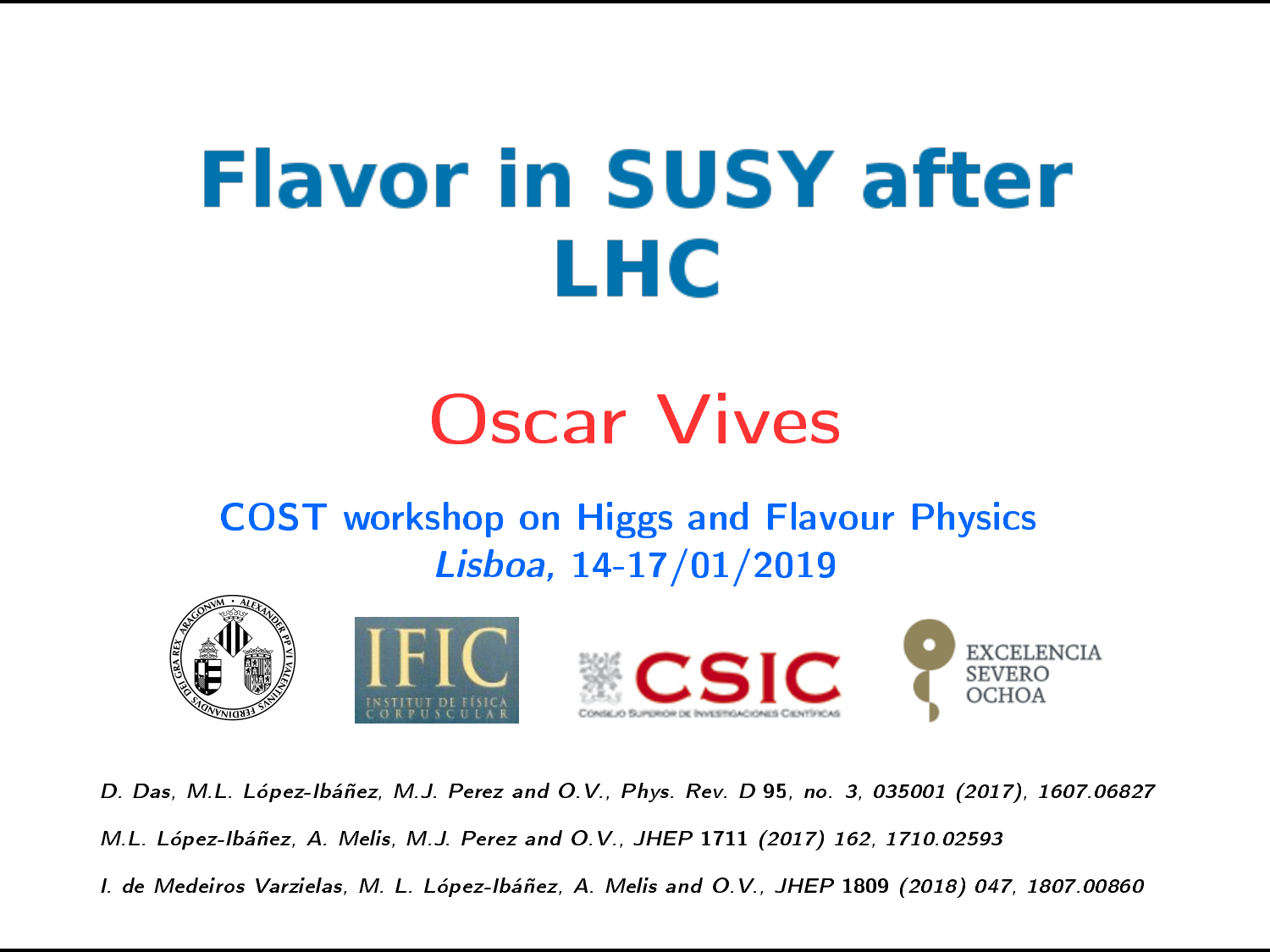# Flavour in Standard Model

All Observed Flavour transitions can be accomodated in Yukawa couplings:

 $\mathcal{L}_Y$  = H  $\bar{Q}_i$   $Y_{ij}^d$  d<sub>j</sub> + H\*  $\bar{Q}_i$   $Y_{ij}^u$  u<sub>j</sub>

Only masses and CKM mixings,  $V_{\text{CKM}}$ , observable...

But...  $\Rightarrow$  a) what is the origin of the Yukawa structures?? b) why is there a CP-violating phase in CKM??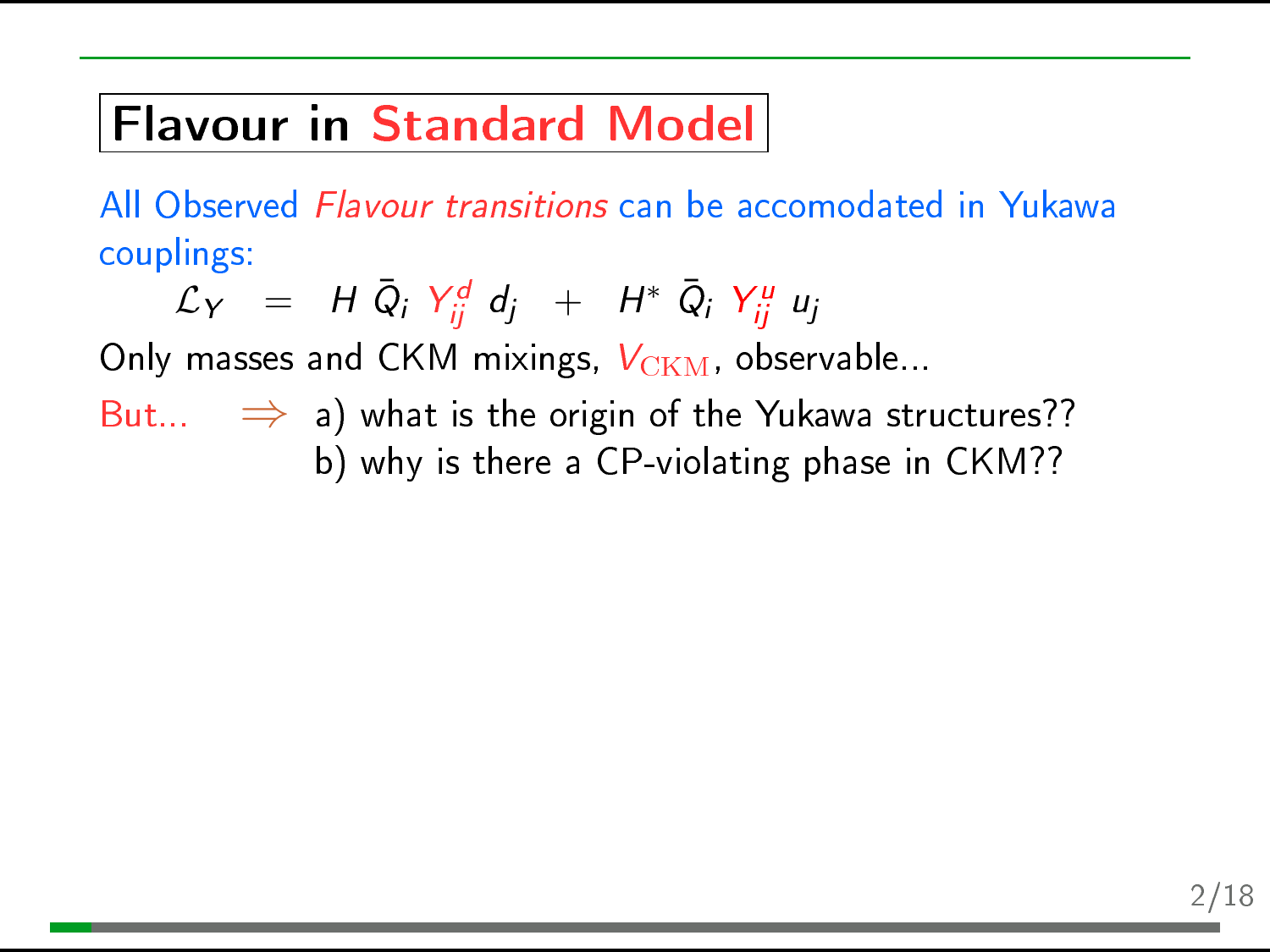# Flavour in Standard Model

All Observed Flavour transitions can be accomodated in Yukawa couplings:

$$
\mathcal{L}_Y = H \bar{Q}_i Y_{ij}^d d_j + H^* \bar{Q}_i Y_{ij}^u u_j
$$

Only masses and CKM mixings,  $V_{\text{CKM}}$ , observable...

But...  $\Rightarrow$  a) what is the origin of the Yukawa structures?? b) why is there a CP-violating phase in CKM??

> $\sqrt{2}$  $(\begin{bmatrix} {\rm New\ flavor\ ur\ observables\ needed} \end{bmatrix} )$

 $\mathbf{a}$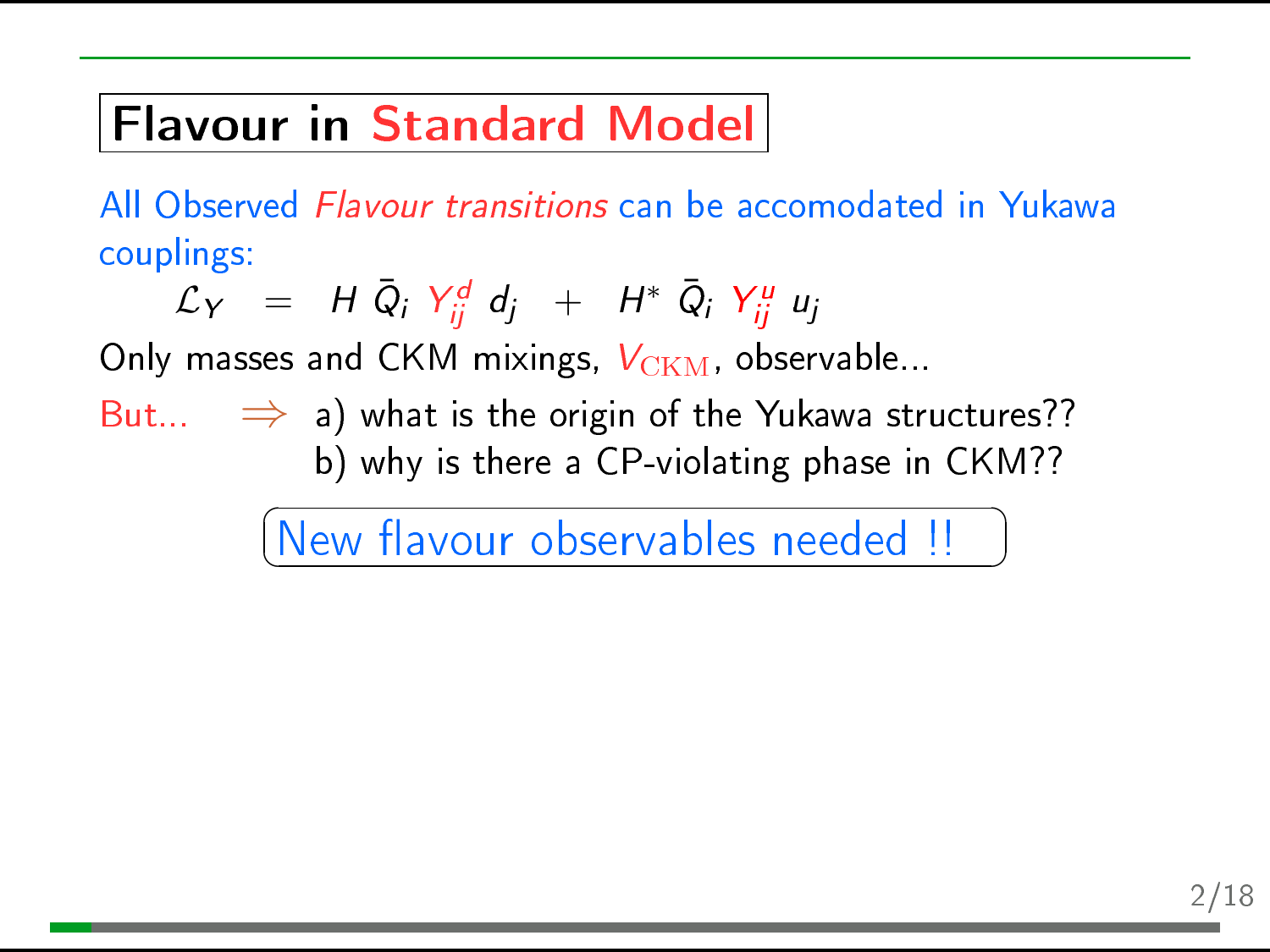# Flavour in Standard Model

All Observed Flavour transitions can be accomodated in Yukawa couplings:

$$
\mathcal{L}_Y = H \bar{Q}_i Y_{ij}^d d_j + H^* \bar{Q}_i Y_{ij}^u u_j
$$

Only masses and CKM mixings,  $V_{\text{CKM}}$ , observable...

But...  $\Rightarrow$  a) what is the origin of the Yukawa structures?? b) why is there a CP-violating phase in CKM??

> $\sqrt{2}$  $(\begin{bmatrix} {\rm New\ flavor\ ur\ observables\ needed} \end{bmatrix} )$

# **New Physics**

New flavour structures generically present  $\Rightarrow$  measure of new observables provides new information on flavour origin...

 $\mathbf{a}$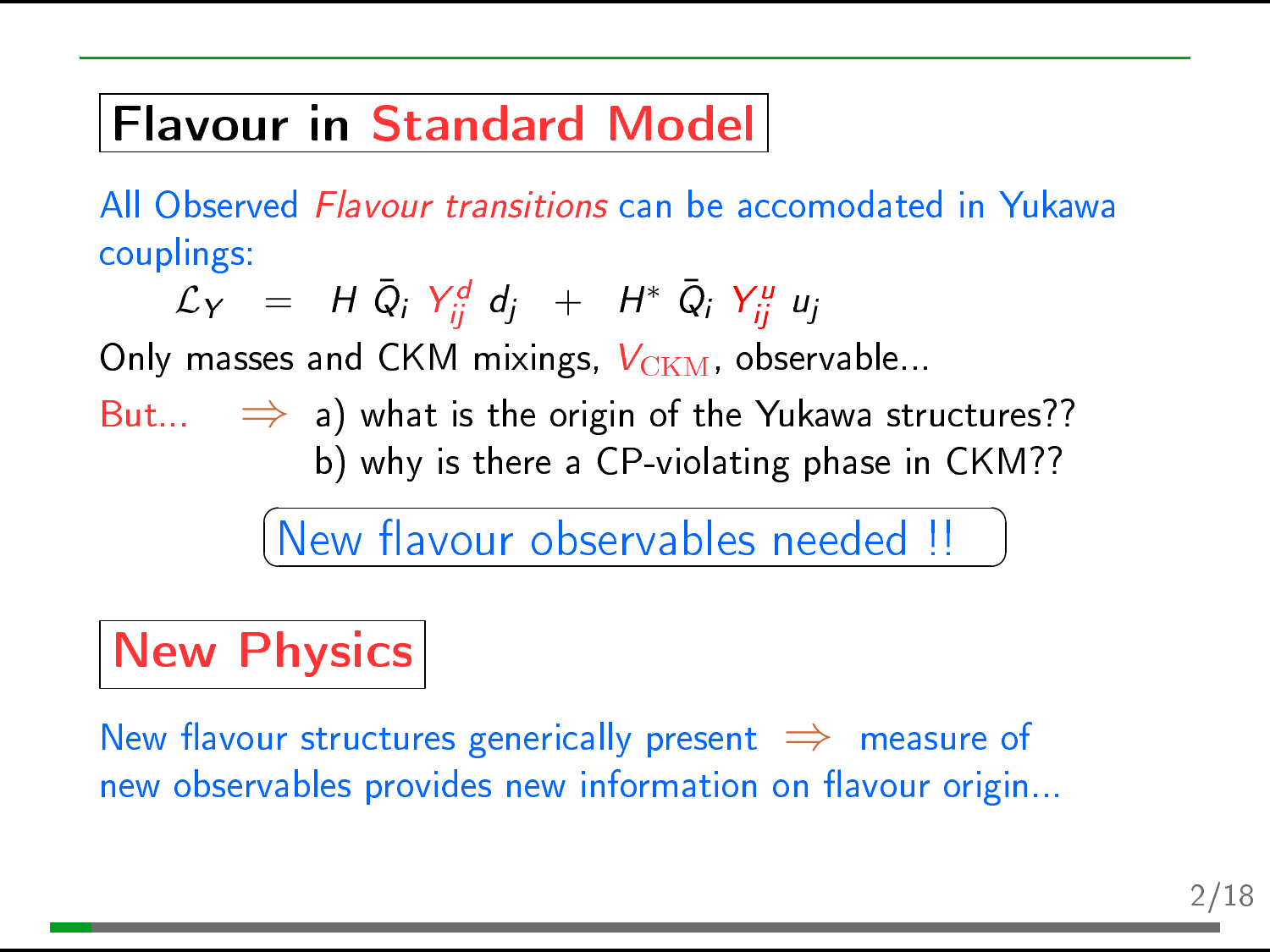SUSY Flavour (and CP) problems ✝

Soft masses fixed by  $m_{3/2}$ .  $O(m_{3/2})$  elements in soft matrices.  $\Rightarrow$  Severe FCNC problem !!!

☎

✆

CP broken, we can expect all complex paramaters have  $O(1)$ phases.  $\Rightarrow$  Too large EDMs !!!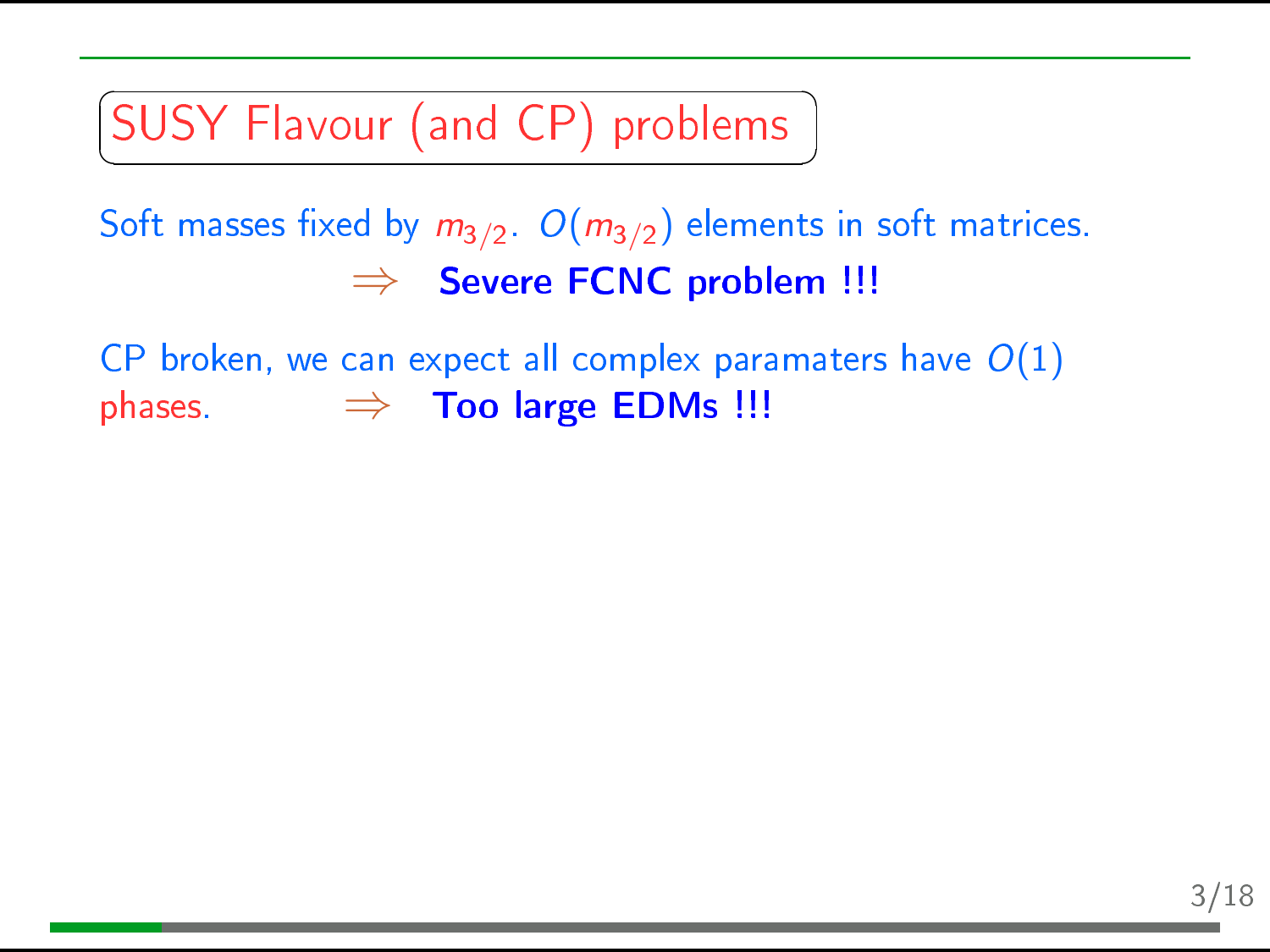SUSY Flavour (and CP) problems ✝

Soft masses fixed by  $m_{3/2}$ .  $O(m_{3/2})$  elements in soft matrices.  $\Rightarrow$  Severe FCNC problem !!!

☎

✆

CP broken, we can expect all complex paramaters have  $O(1)$ phases.  $\Rightarrow$  Too large EDMs !!!

 $\overline{G}$  $(SM$  Flavour and  $CP$ ☎

Fermion masses fixed by  $M_W$ . If  $O(1)$  elements in Yukawa matrices and  $O(1)$  phases

> Impossible reproduce masses, mixings and CP observables !!!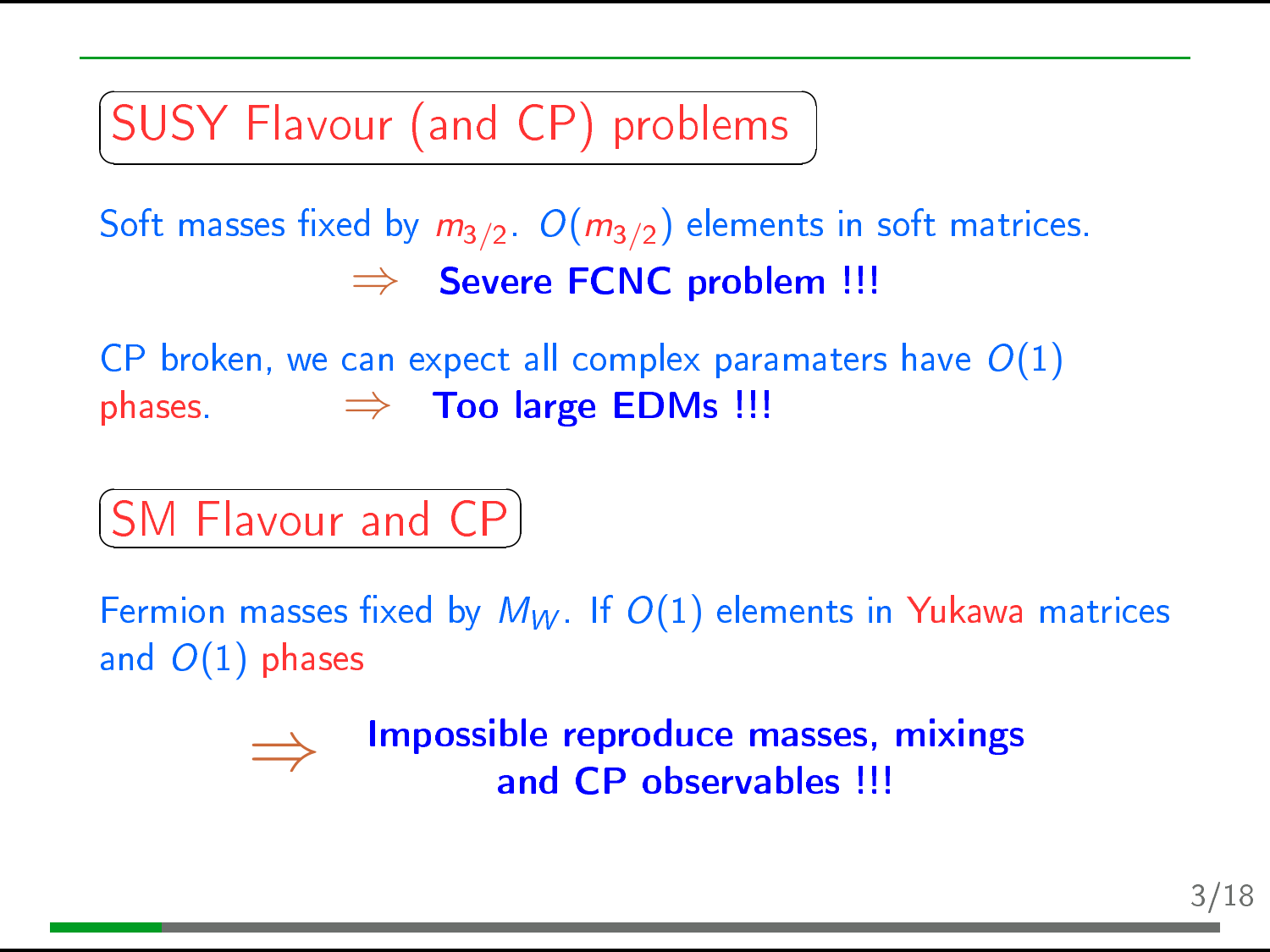#### Flavour symmetries in SUSY

- Very different elements in Yukawa matrices:  $y_t \simeq 1$ ,  $y_u \simeq 10^{-5}$
- Expect couplings in a "fundamental" theory  $\mathcal{O}(1)$
- Small couplings generated as function of small vevs or loops.
- Froggatt-Nielsen mechanism and flavour symmetry to understand small Yukawa elements.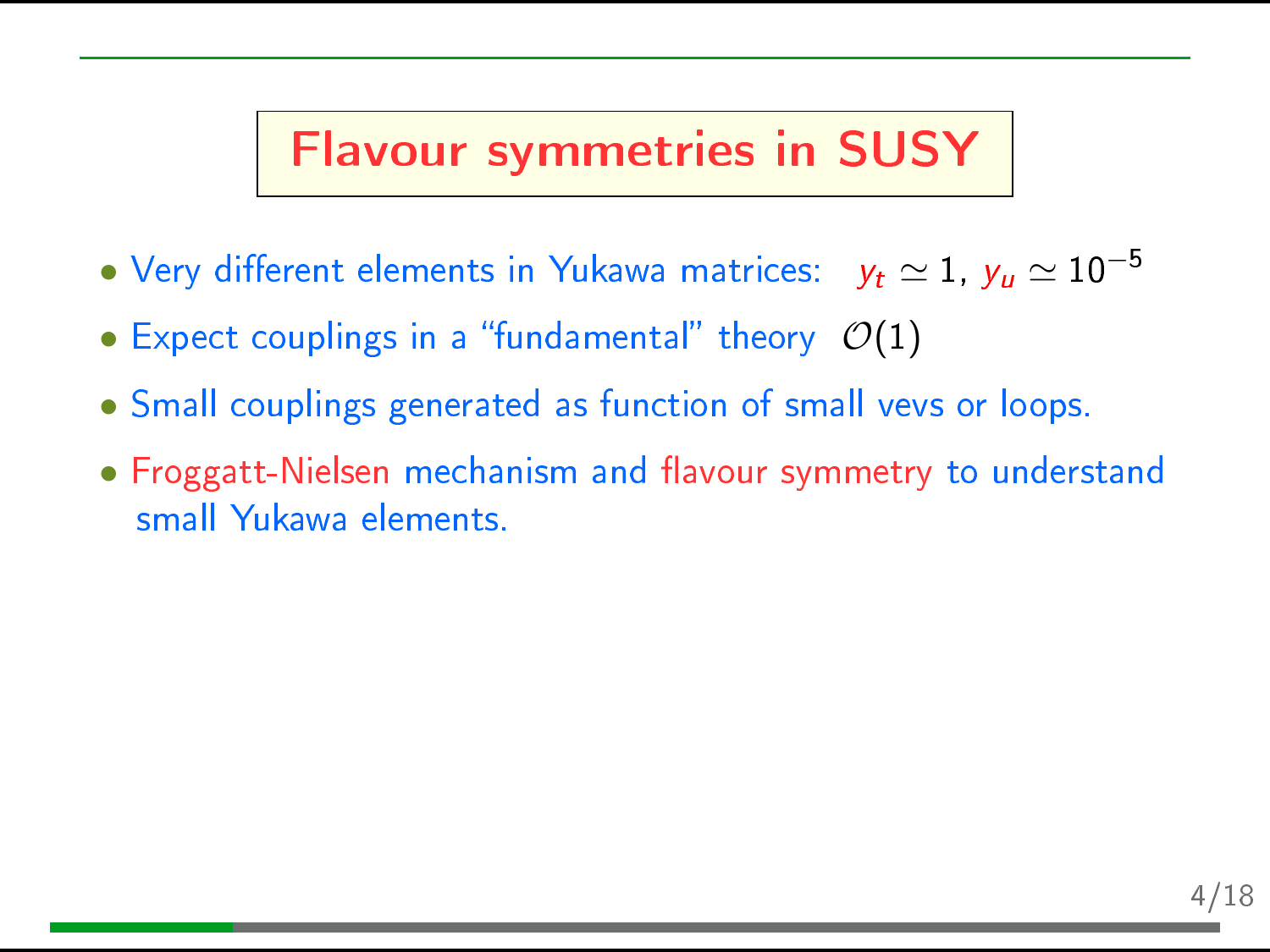### Flavour symmetries in SUSY

- Very different elements in Yukawa matrices:  $y_t \simeq 1$ ,  $y_u \simeq 10^{-5}$
- Expect couplings in a "fundamental" theory  $\mathcal{O}(1)$
- Small couplings generated as function of small vevs or loops.
- Froggatt-Nielsen mechanism and flavour symmetry to understand small Yukawa elements. Example:  $U(1)_H$

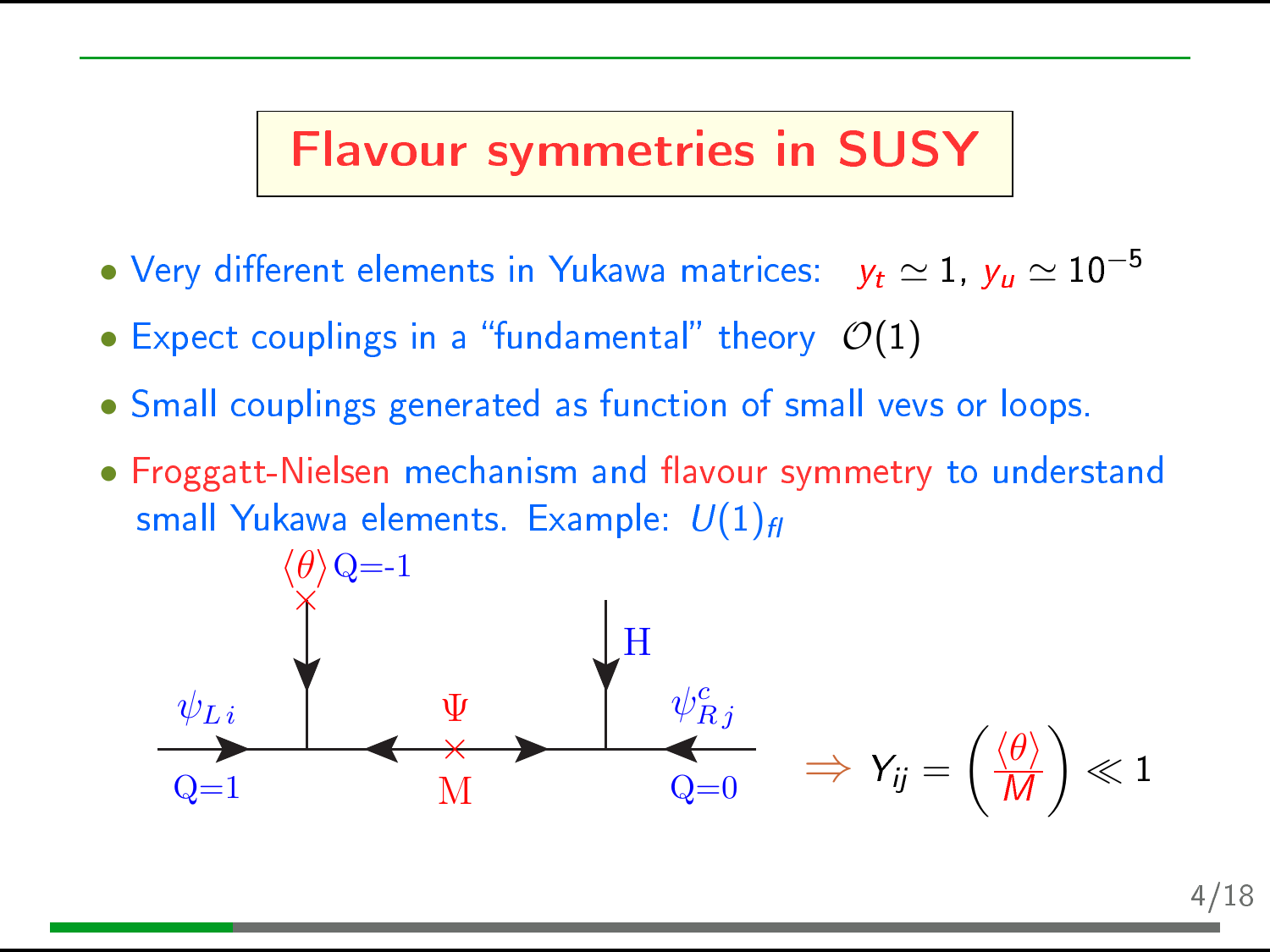• Flavour symmetry explains masses and mixings in Yukawas.

• Yukawa couplings forbidden by symmetry, generated only after Spontaneous Symmetry Breaking.

• Unbroken symmetry applies both to fermion and sfermions.

• Diagonal soft masses allowed by symmetry.

• Nonuniversality in soft terms proportional to symm. breaking.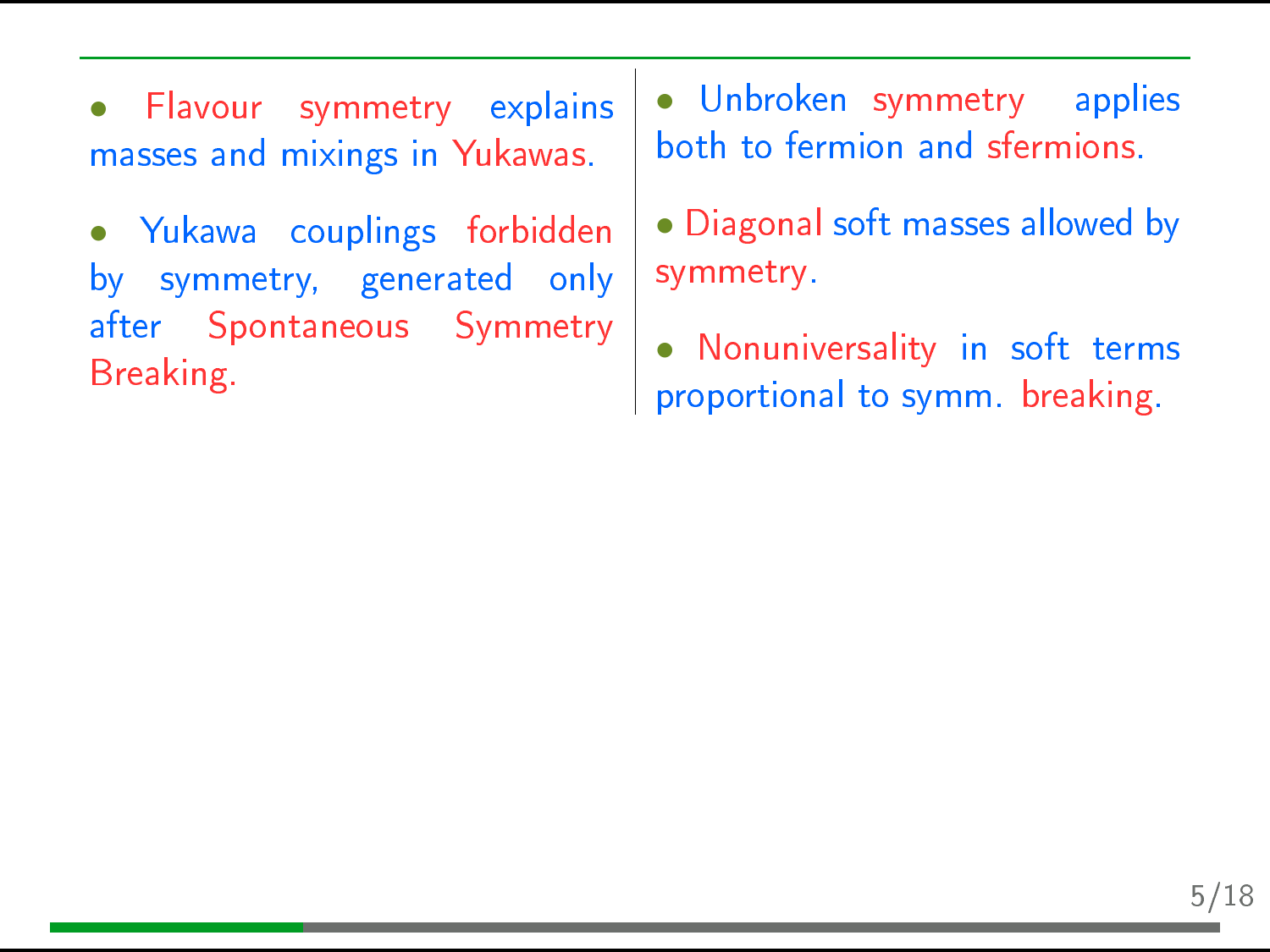• Flavour symmetry explains masses and mixings in Yukawas.

• Yukawa couplings forbidden by symmetry, generated only after Spontaneous Symmetry Breaking.

✍

• Unbroken symmetry applies both to fermion and sfermions.

• Diagonal soft masses allowed by symmetry.

Nonuniversality in soft terms proportional to symm. breaking.

 $\sqrt{2}$ We can relate the structure in Yukawa matrices to the nonuniversality in Soft Breaking masses !!!

⇓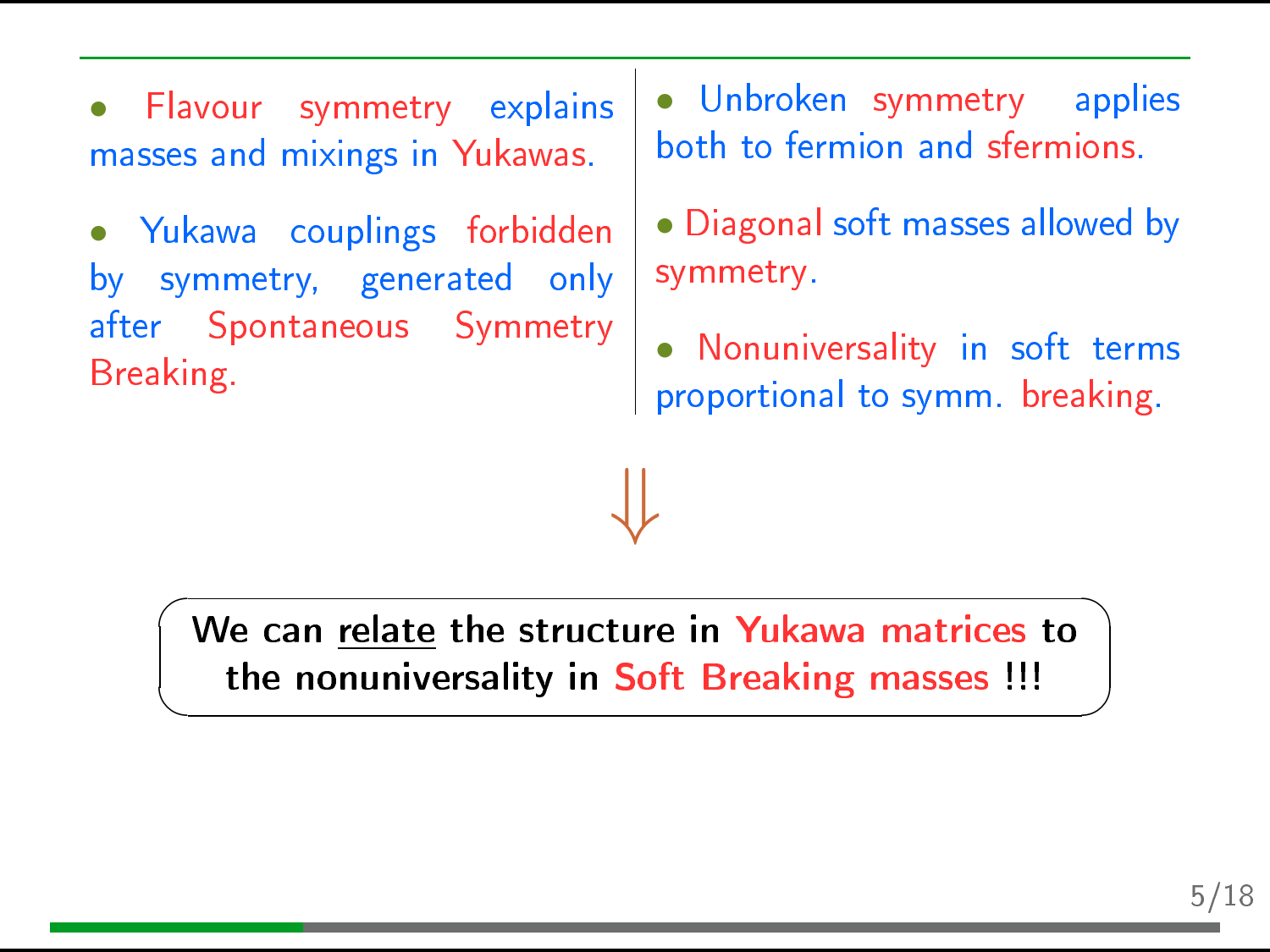• Flavour symmetry explains masses and mixings in Yukawas.

• Yukawa couplings forbidden by symmetry, generated only after Spontaneous Symmetry Breaking.

• Unbroken symmetry applies both to fermion and sfermions.

• Diagonal soft masses allowed by symmetry.

Nonuniversality in soft terms proportional to symm. breaking.

 $\sqrt{2}$ ✍ We can <u>relate</u> the structure in <mark>Yukawa matrices</mark> to the nonuniversality in Soft Breaking masses !!!

⇓

New information on flavor if Yukawa matrices and soft terms not simultaneously diagonalizable.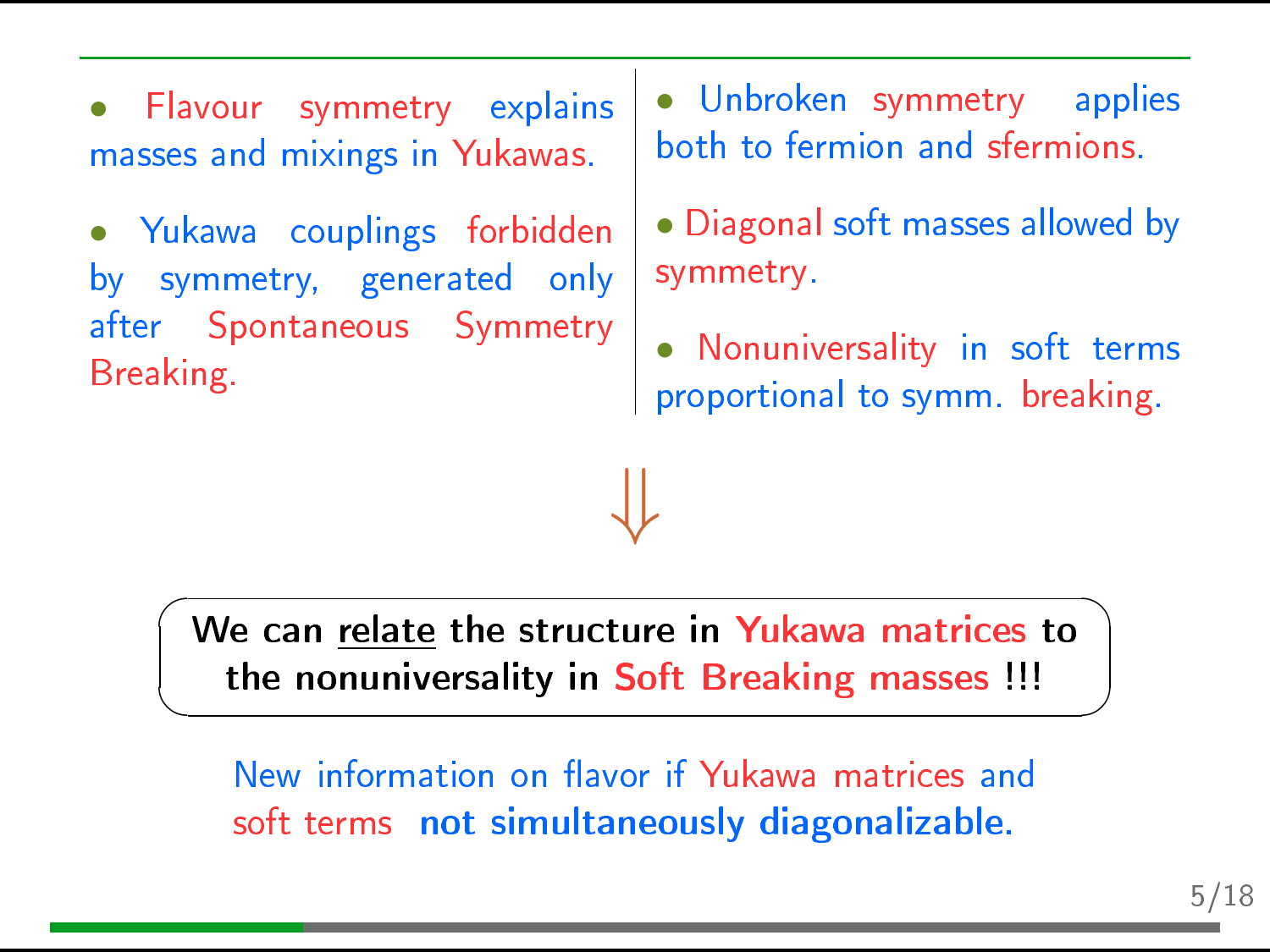• Yukawa couplings in  $W_{\text{eff}}$  after integration of heavy states.

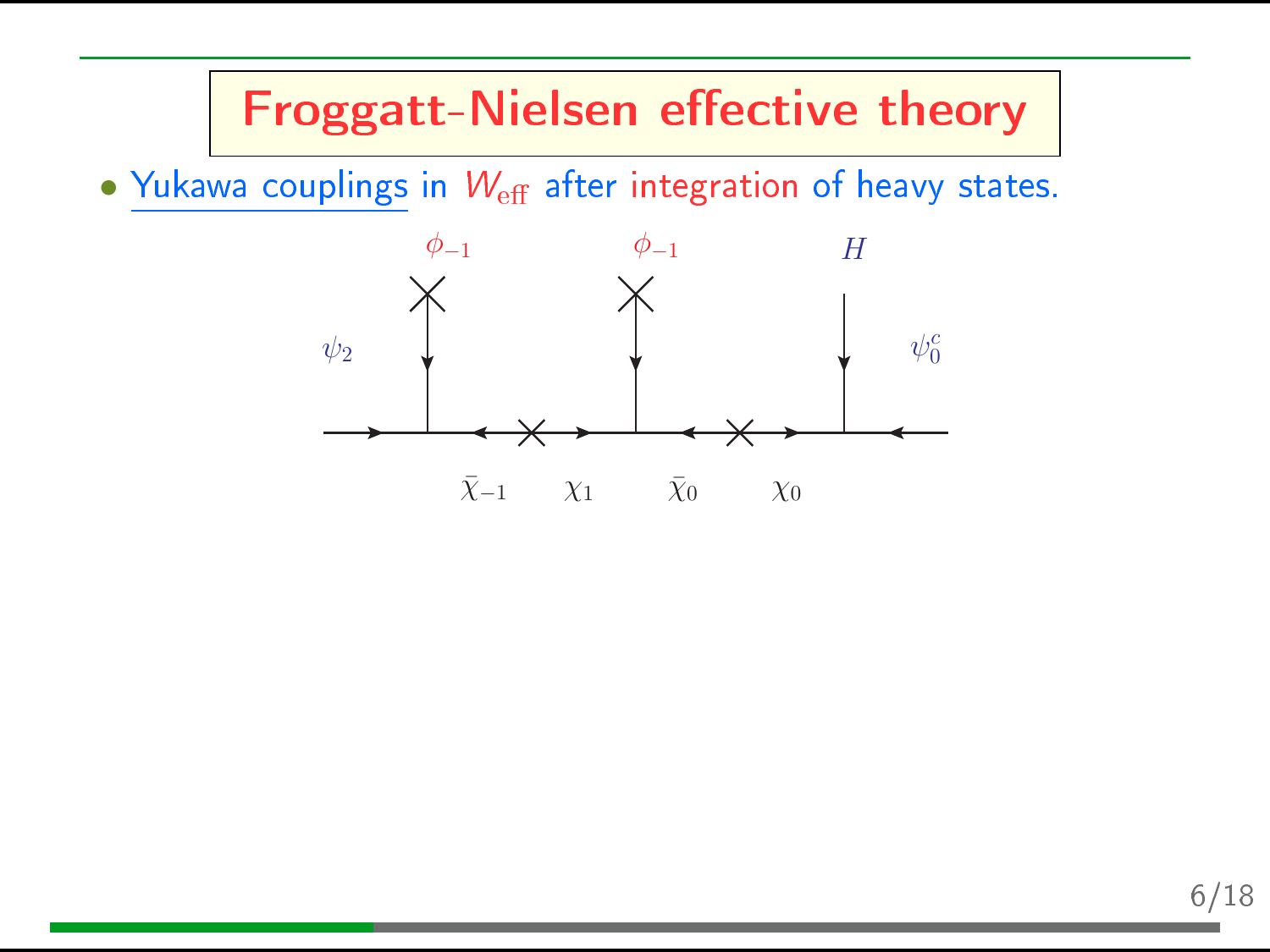• Yukawa couplings in  $W_{\text{eff}}$  after integration of heavy states.

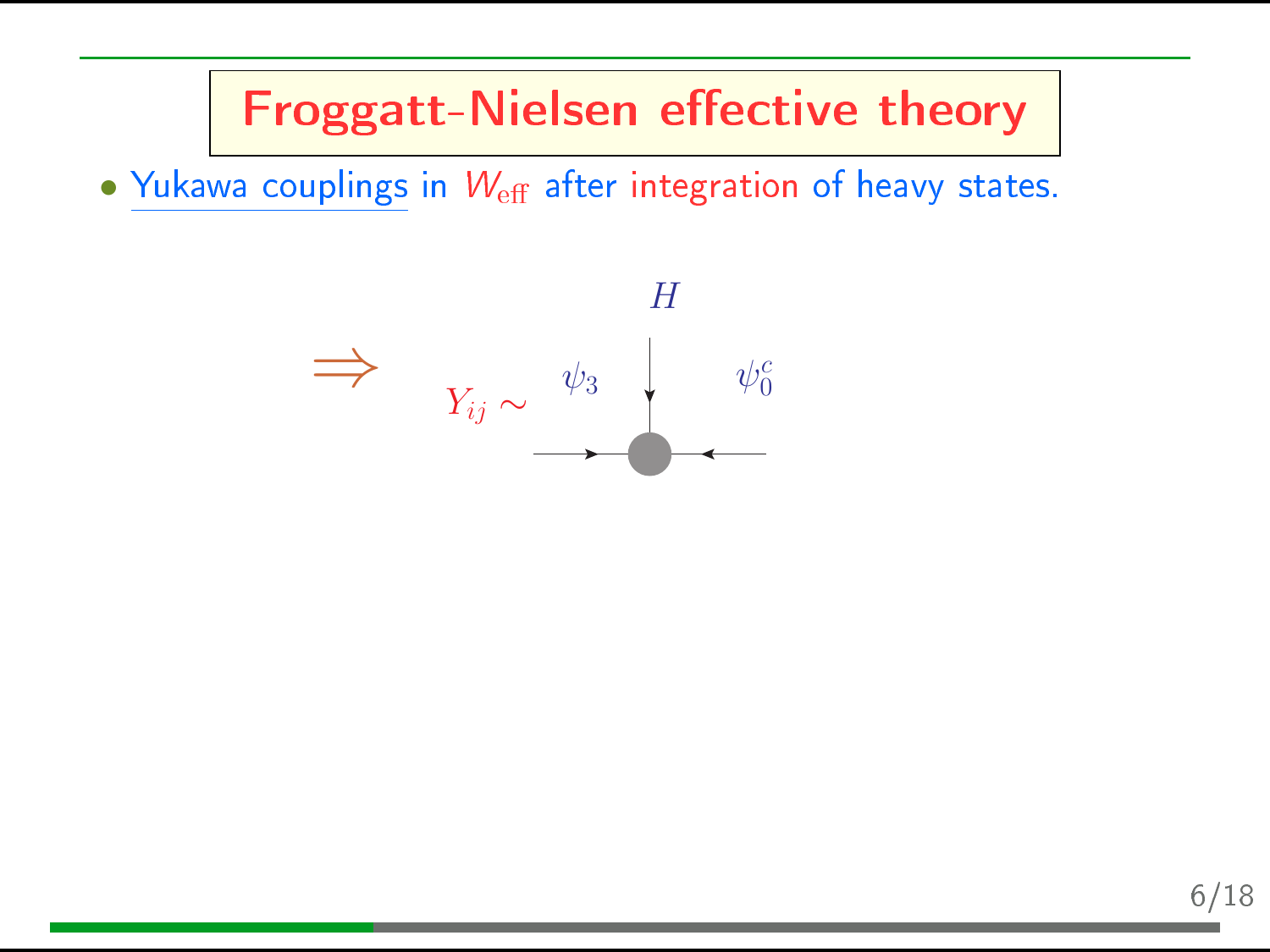• Yukawa couplings in  $W_{\text{eff}}$  after integration of heavy states.

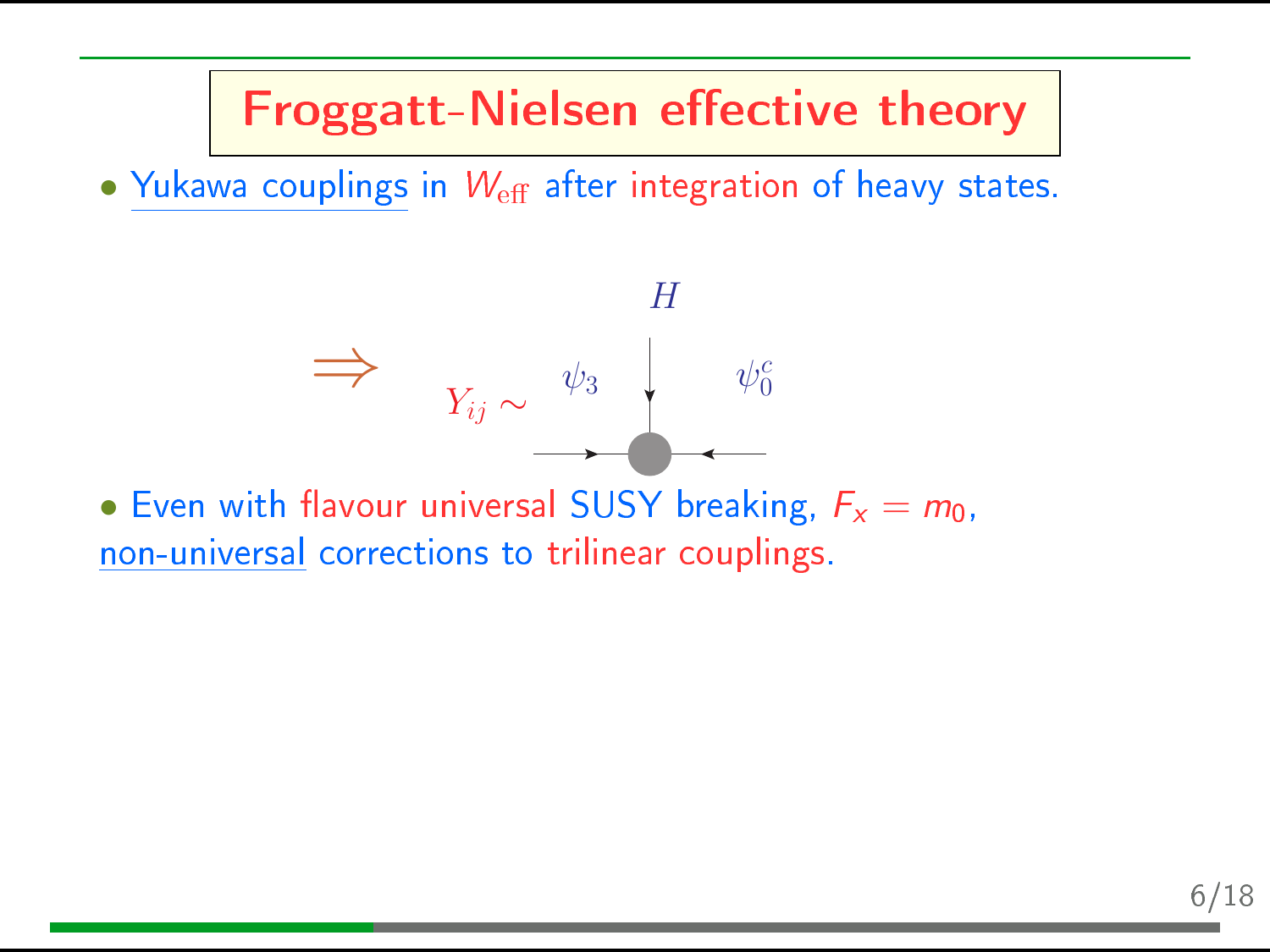• Yukawa couplings in  $W_{\text{eff}}$  after integration of heavy states.



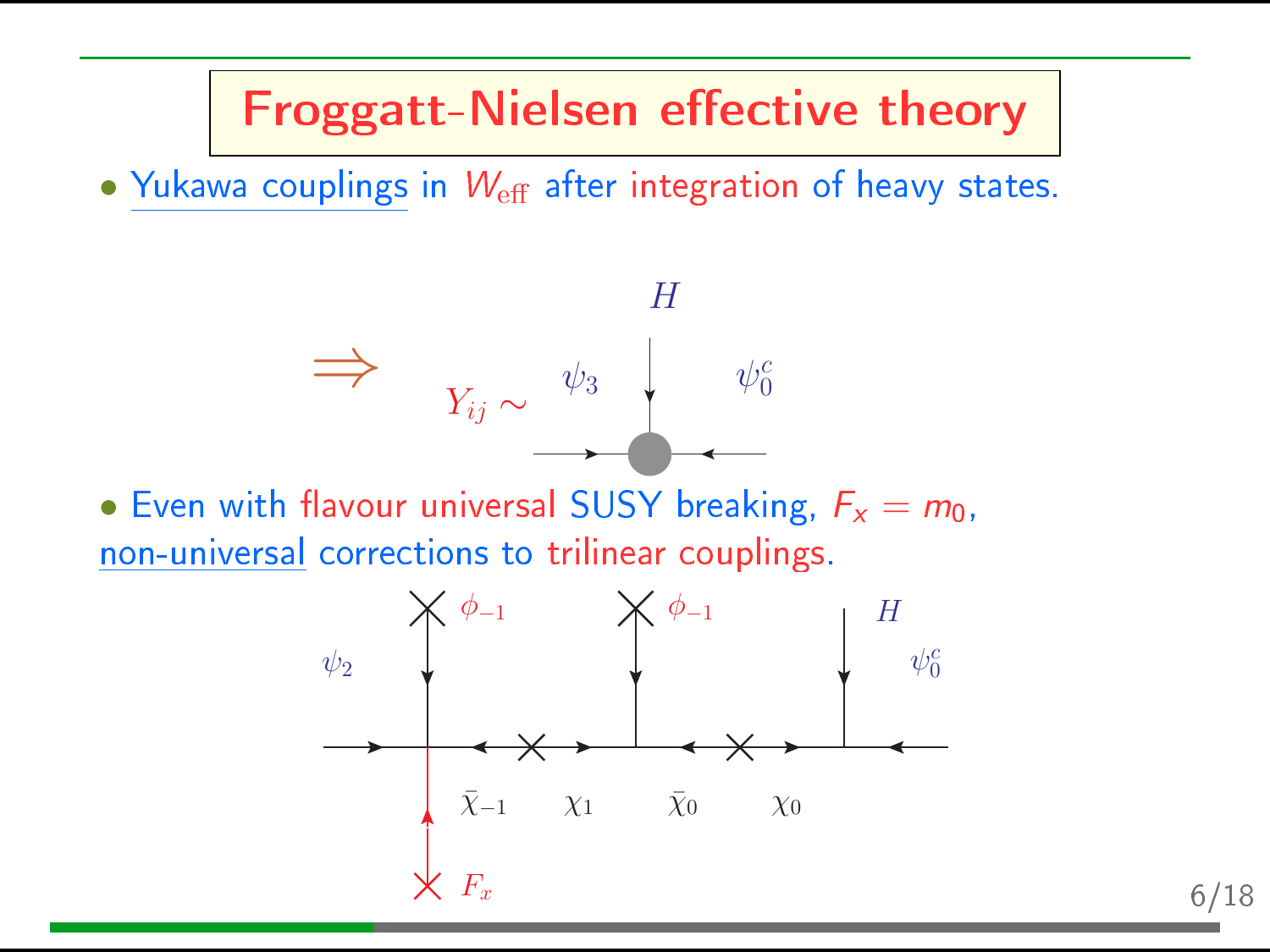• Yukawa couplings in  $W_{\text{eff}}$  after integration of heavy states.



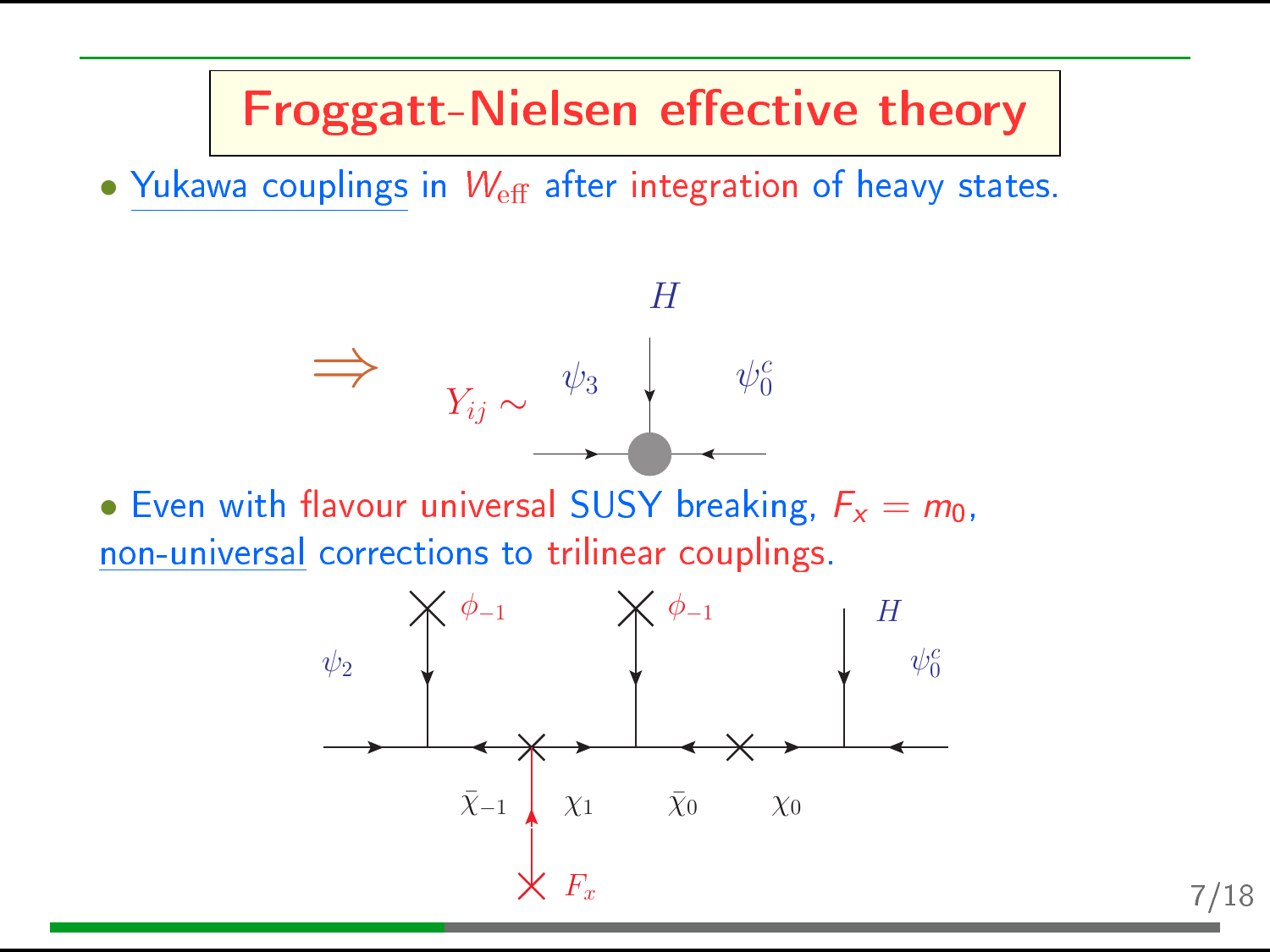• Yukawa couplings in  $W_{\text{eff}}$  after integration of heavy states.



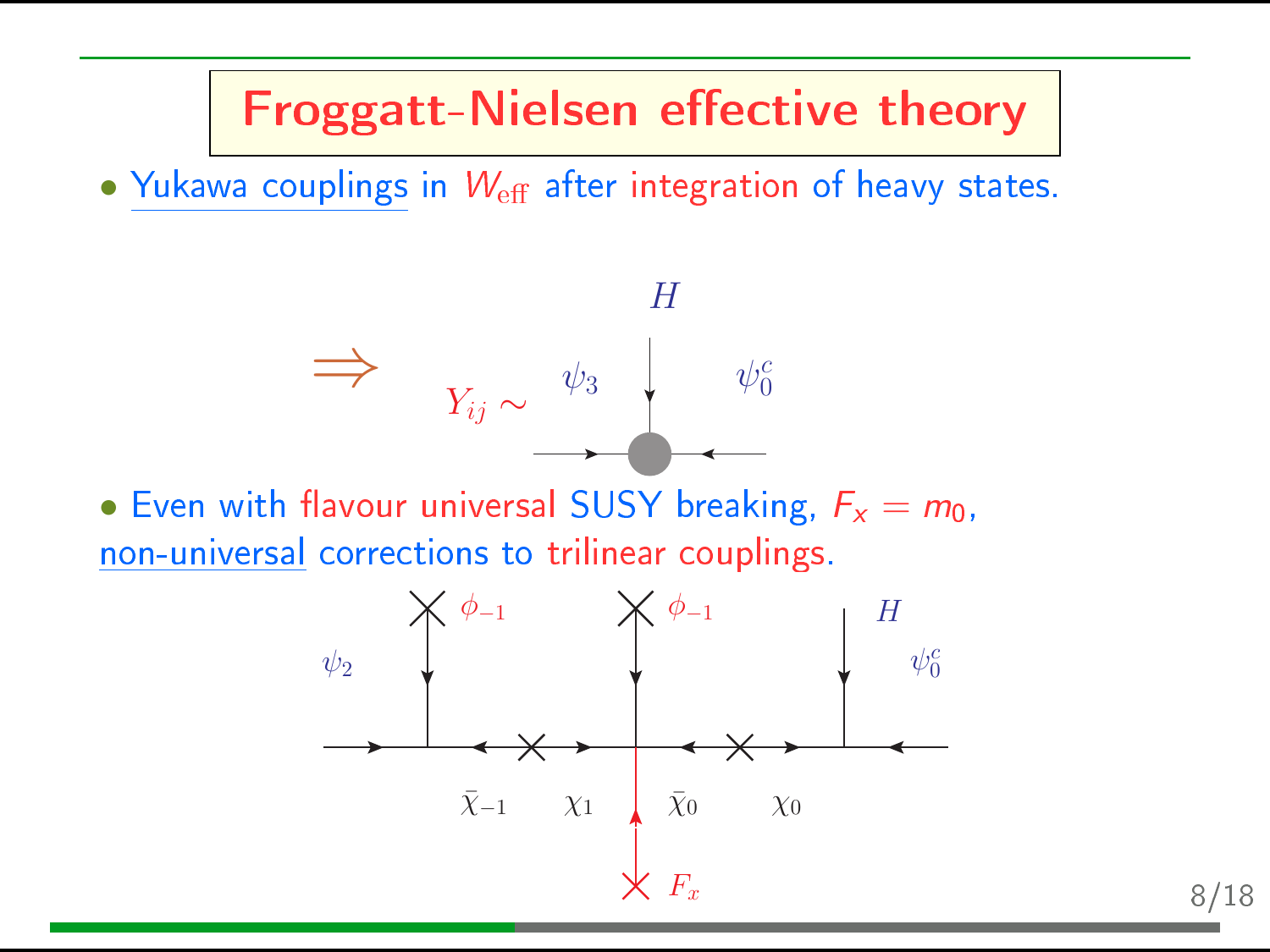• Yukawa couplings in  $W_{\text{eff}}$  after integration of heavy states.



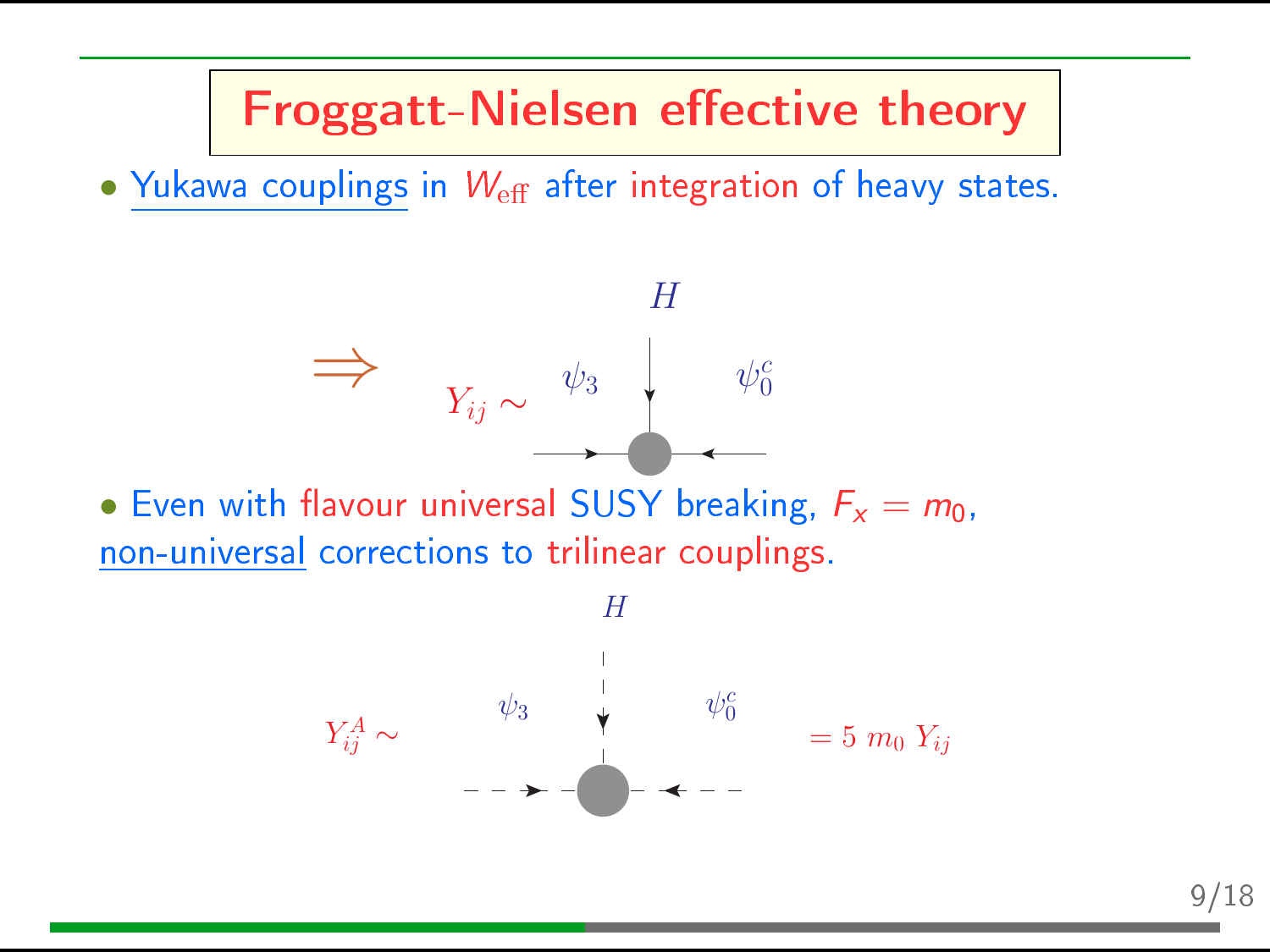$\subset$ ✝ Mediator Superpotential

$$
W \supset g \sum_{q_i} (\psi_{q_i} \bar{\chi}_{-q_i+1} \phi + \chi_{q_i} \bar{\chi}_{-q_i+1} \phi + \chi_{q_i-1} \bar{\chi}_{-q_i} \bar{\phi} + \bar{\chi}_{-q_i} \psi_{r,q_i}^c H) + M \sum_{q_i} \chi_{q_i} \bar{\chi}_{-q_i} + M \phi \bar{\phi} + \dots
$$

✆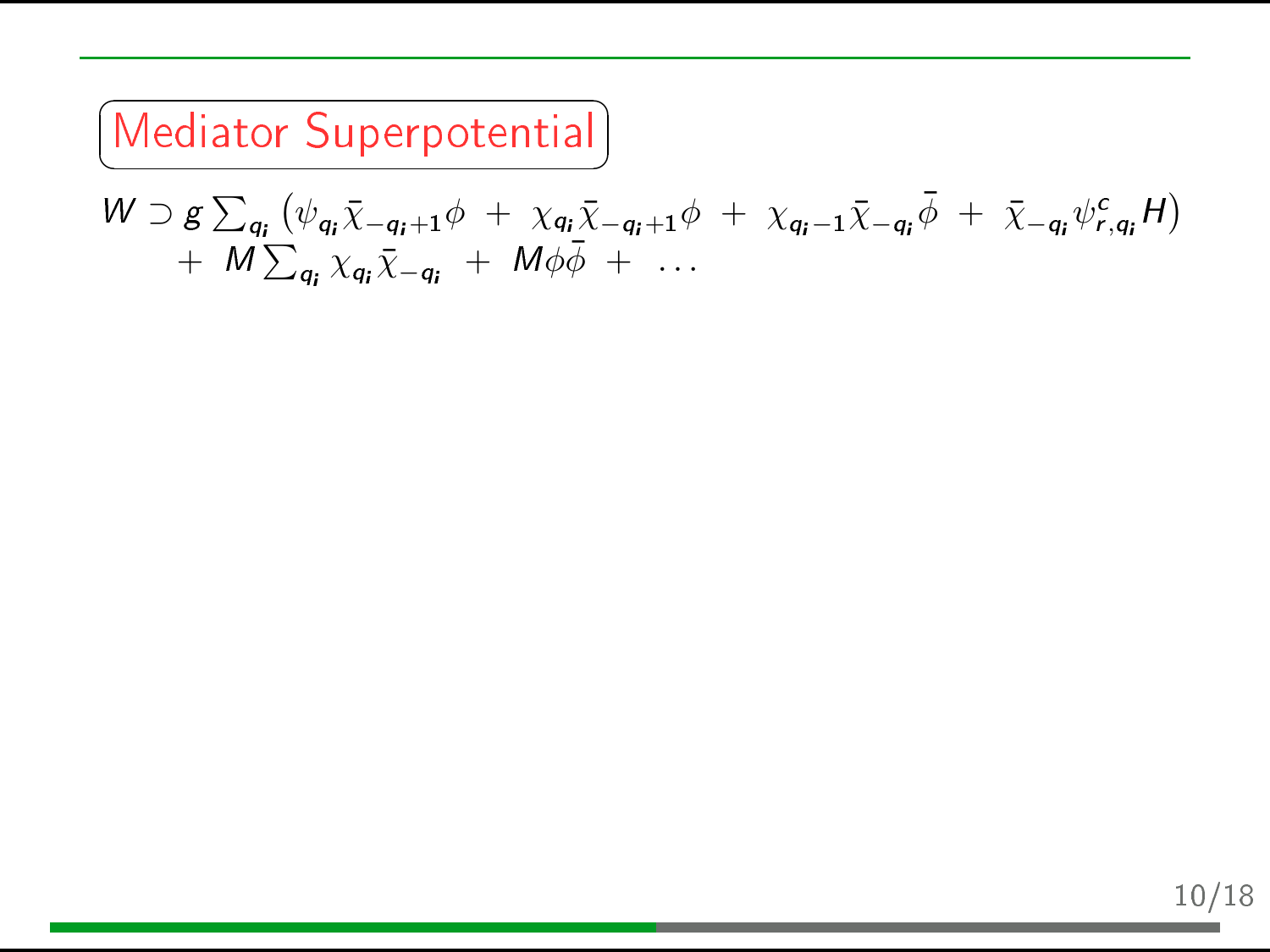### Mediator Superpotential ✝

$$
W \supset g \sum_{q_i} (\psi_{q_i} \bar{\chi}_{-q_i+1} \phi + \chi_{q_i} \bar{\chi}_{-q_i+1} \phi + \chi_{q_i-1} \bar{\chi}_{-q_i} \bar{\phi} + \bar{\chi}_{-q_i} \psi_{r,q_i}^c H) + M \sum_{q_i} \chi_{q_i} \bar{\chi}_{-q_i} + M \phi \bar{\phi} + \dots
$$

☎ ✆



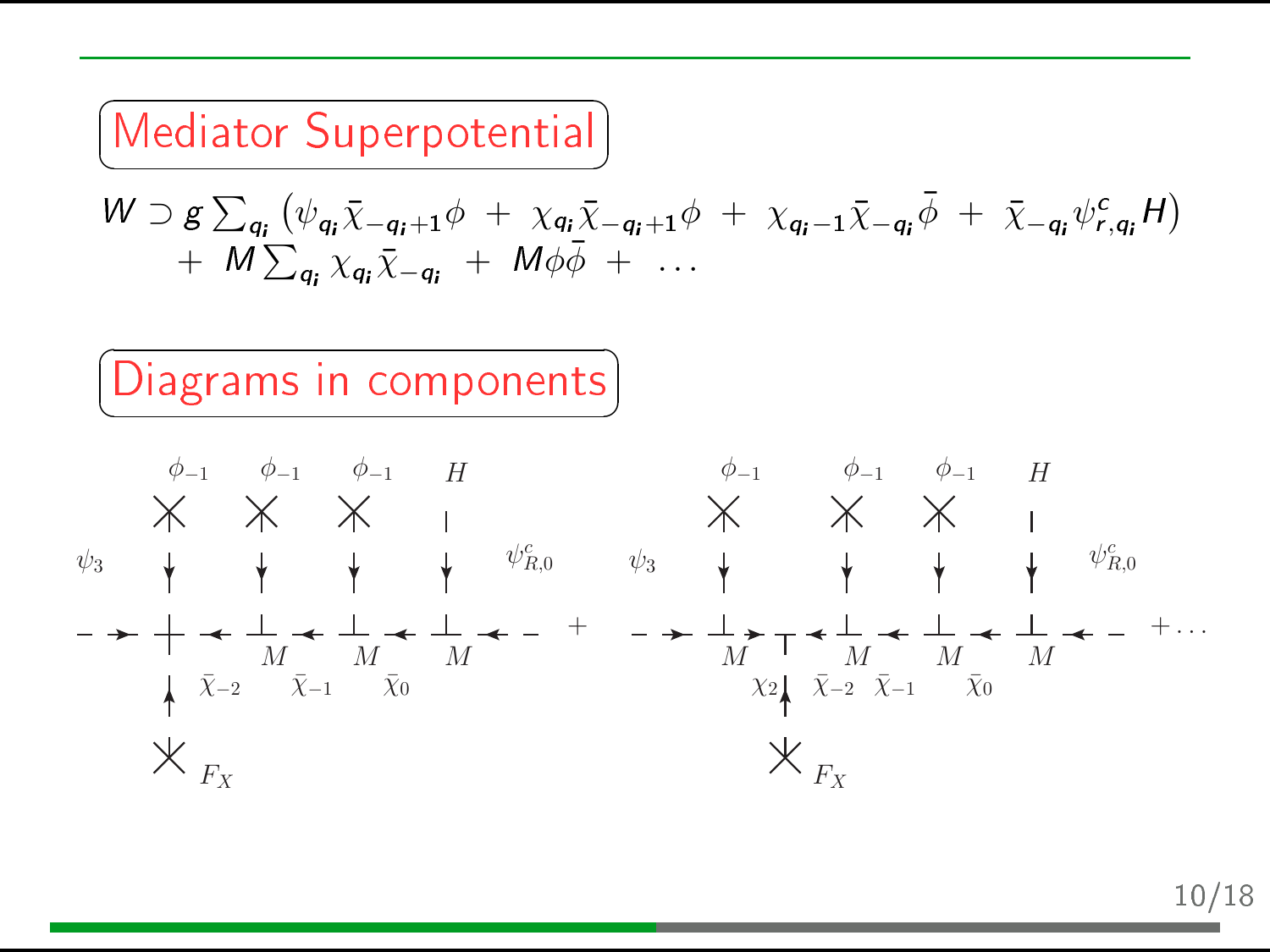• Similar with corrections to kinetic terms and soft masses.

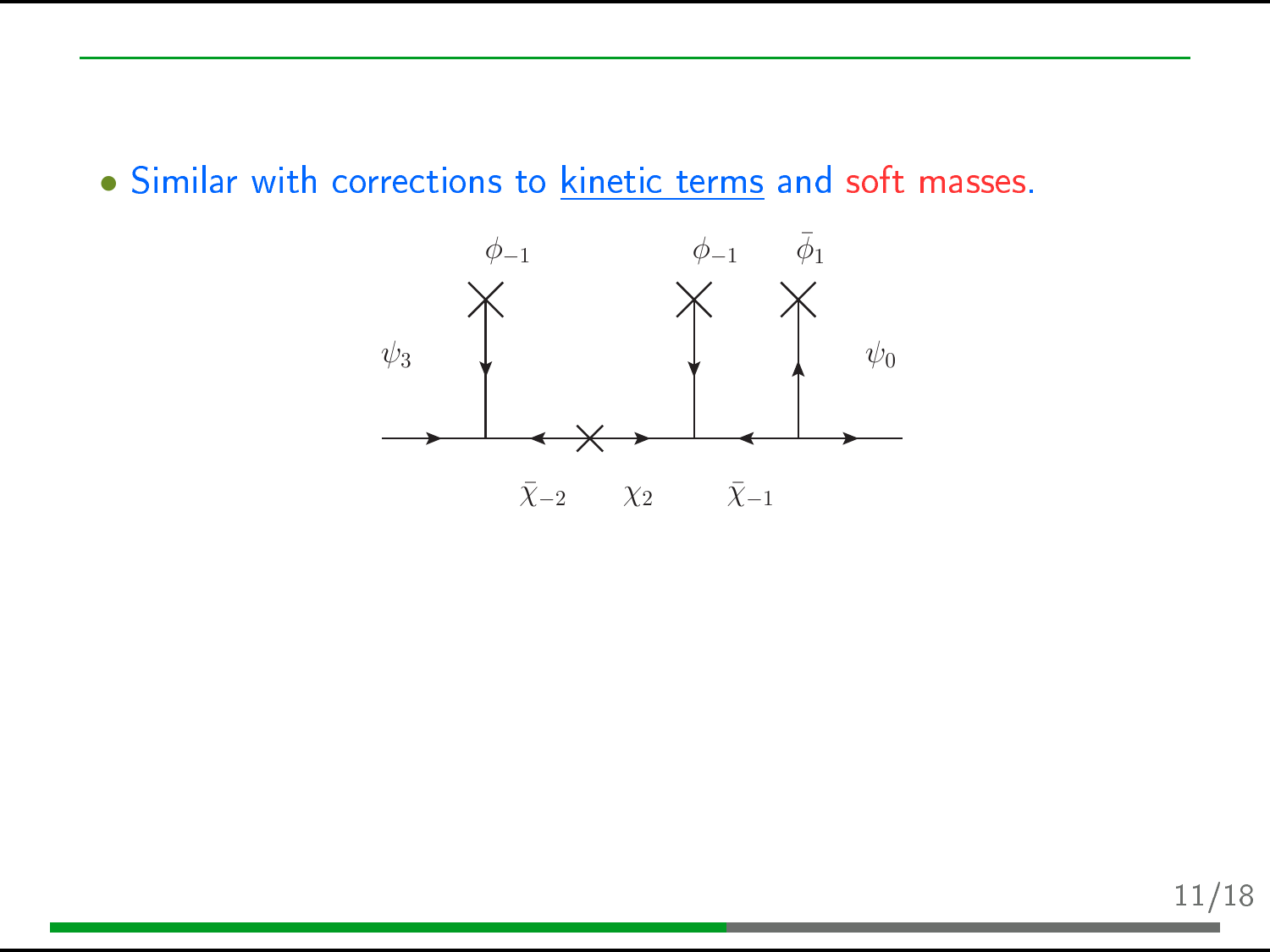• Similar with corrections to kinetic terms and soft masses.

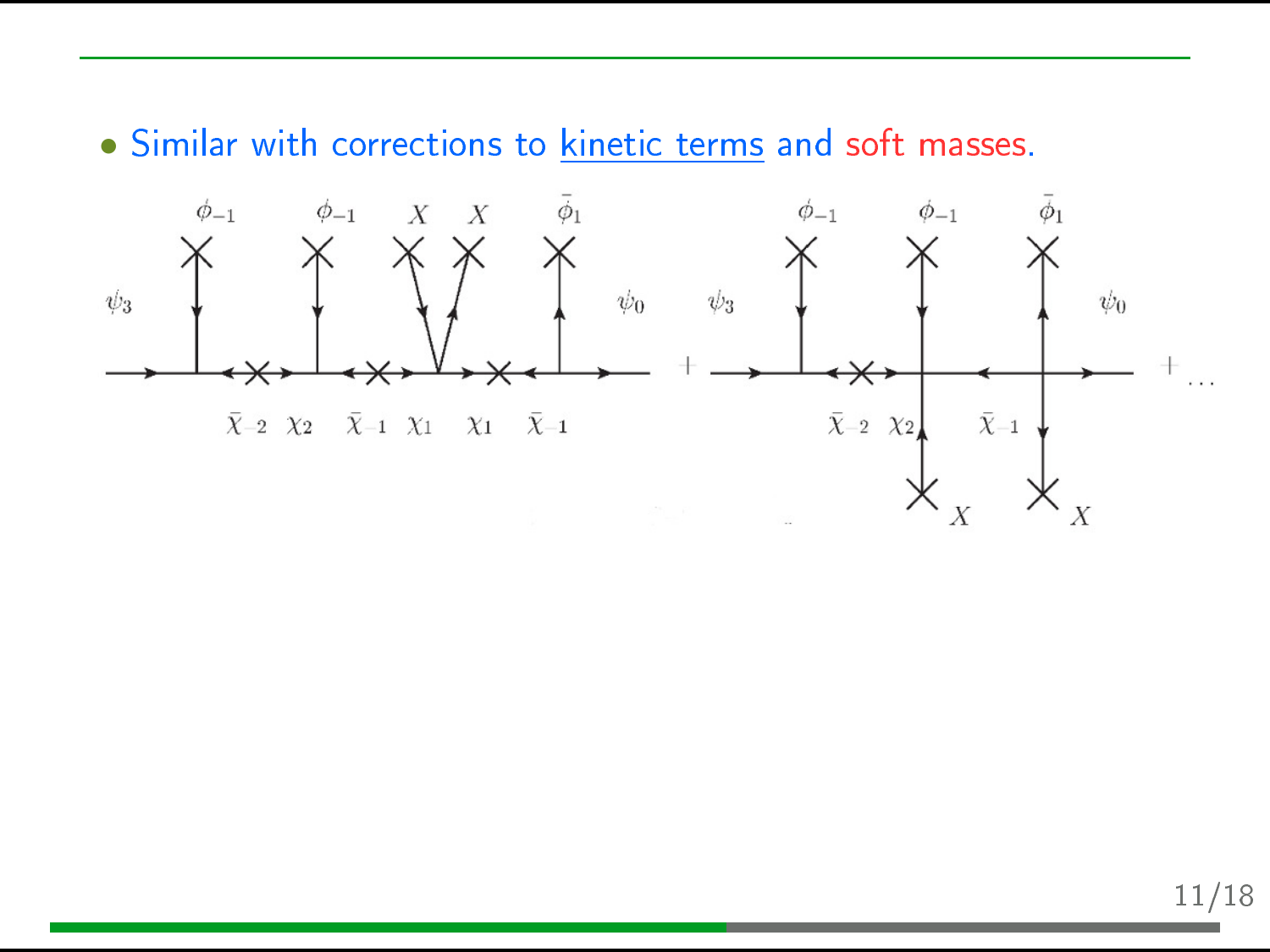• Similar with corrections to kinetic terms and soft masses.



11/18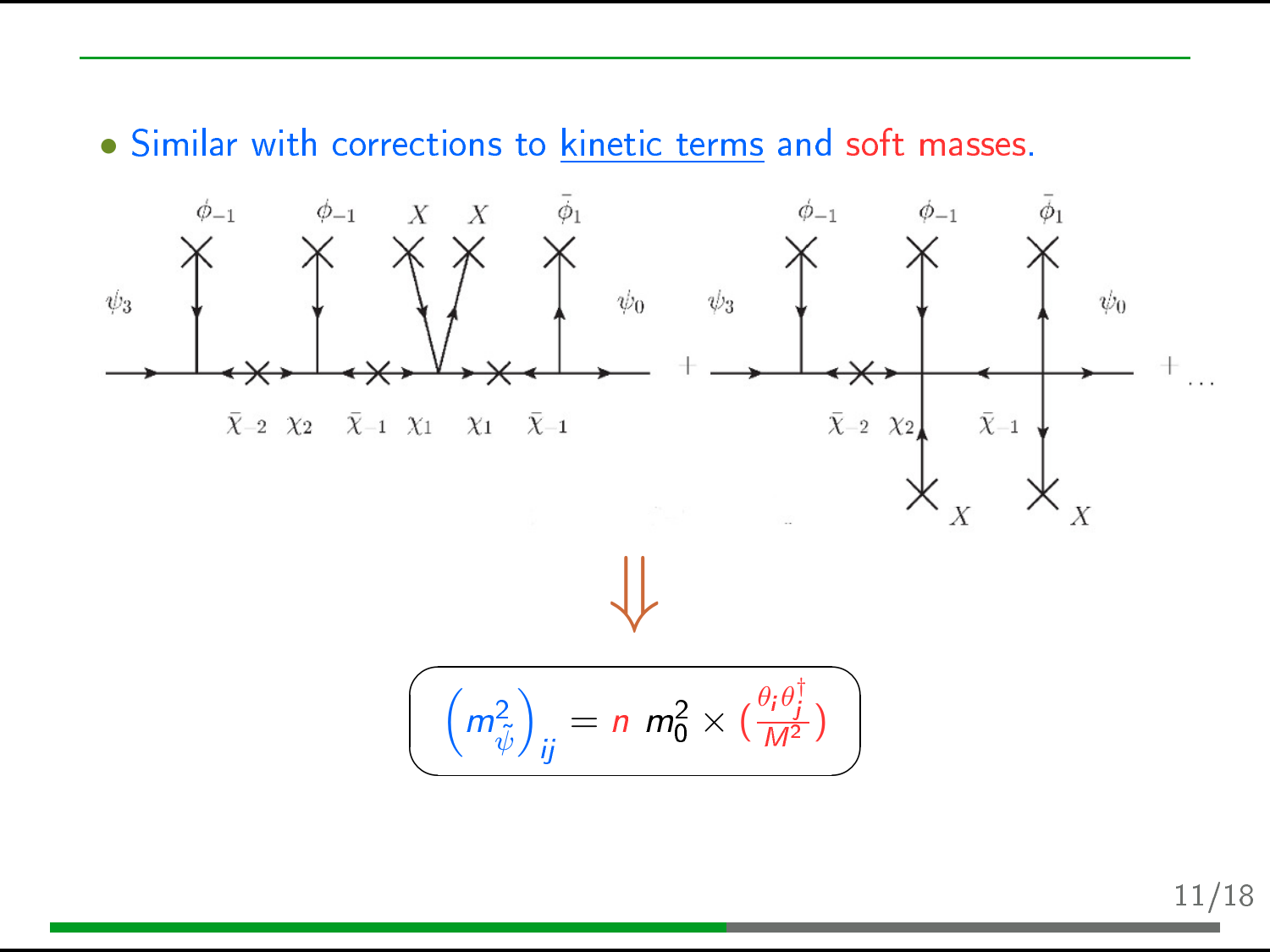#### Abelian Flavour symmetry

• "Simple" Abelian model with charges

$$
Q_1 \sim 3
$$
,  $Q_2 \sim 2$ ,  $Q_3 \sim 0$ ,  $d_1^c \sim 1$ ,  $d_2^c \sim 0$ ,  $d_3^c \sim 0$ ,  
\n $u_1^c \sim 3$ ,  $u_2^c \sim 2$ ,  $u_3^c \sim 0$ ,  $\phi_1 \sim -1$  with  $\frac{\langle \phi_1 \rangle}{M} = \lambda_c$ 

• Yukawa couplings proportional to:  $Y_{ij} = (\langle \phi_1 \rangle / M)^{(q_1^i + q_1^j)}$  $M^d = \langle H_1 \rangle$  $\sqrt{ }$  $\mathcal{L}$  $\lambda^4$   $\lambda^3$   $\lambda^3$  $\lambda^3$   $\lambda^2$   $\lambda^2$  $\lambda$  1 1  $\setminus$  $\bigg\}$ ,  $M^u = \langle H_2 \rangle$  $\sqrt{ }$  $\mathcal{L}$  $\lambda^6$   $\lambda^5$   $\lambda^3$  $\lambda^5$   $\lambda^4$   $\lambda^2$  $\lambda^3$   $\lambda^2$  1  $\setminus$  $\vert \cdot$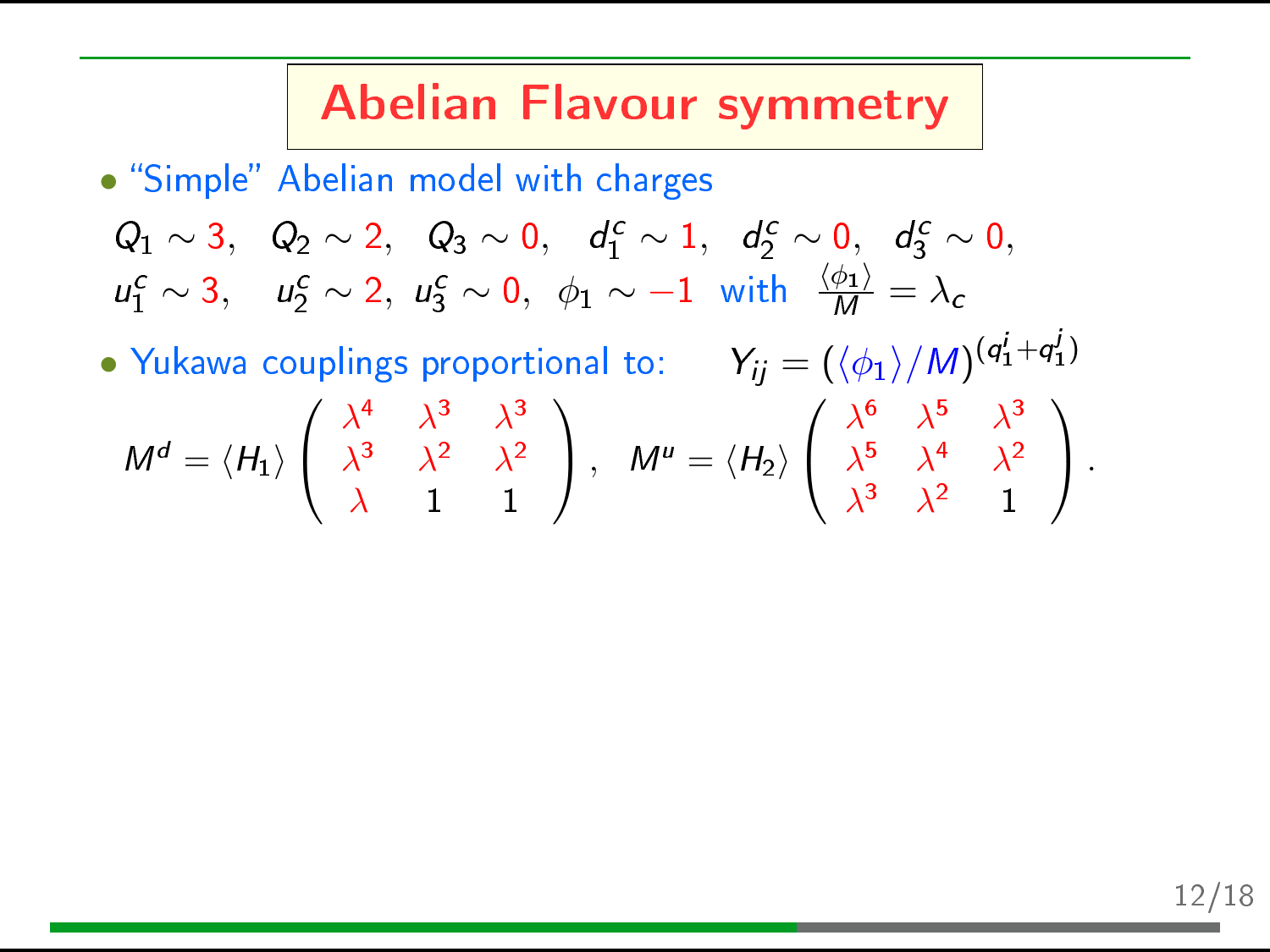#### Abelian Flavour symmetry

• "Simple" Abelian model with charges

$$
Q_1 \sim 3
$$
,  $Q_2 \sim 2$ ,  $Q_3 \sim 0$ ,  $d_1^c \sim 1$ ,  $d_2^c \sim 0$ ,  $d_3^c \sim 0$ ,   
\n $u_1^c \sim 3$ ,  $u_2^c \sim 2$ ,  $u_3^c \sim 0$ ,  $\phi_1 \sim -1$  with  $\frac{\langle \phi_1 \rangle}{M} = \lambda_c$ 

• Yukawa couplings proportional to:  $Y_{ij} = (\langle \phi_1 \rangle / M)^{(q_1^i + q_1^j)}$  $M^d = \langle H_1 \rangle$  $\sqrt{ }$  $\mathcal{L}$  $\lambda^4$   $\lambda^3$   $\lambda^3$  $\lambda^3$   $\lambda^2$   $\lambda^2$  $\lambda$  1 1  $\setminus$  $\bigg\}$ ,  $M^u = \langle H_2 \rangle$  $\sqrt{ }$  $\mathcal{L}$  $\lambda^6$   $\lambda^5$   $\lambda^3$  $\lambda^5$   $\lambda^4$   $\lambda^2$  $\lambda^3$   $\lambda^2$  1  $\setminus$  $\vert \cdot$ 

• Trilinear couplings::

$$
Y_d^A=\left(\begin{array}{ccc}9\lambda^4&7\lambda^3&7\lambda^3\\7\lambda^3&5\lambda^2&5\lambda^2\\3\lambda&1&1\end{array}\right),\quad Y_u^A=\left(\begin{array}{ccc}13\lambda^6&11\lambda^5&7\lambda^3\\11\lambda^5&9\lambda^4&5\lambda^2\\7\lambda^3&5\lambda^2&1\end{array}\right).
$$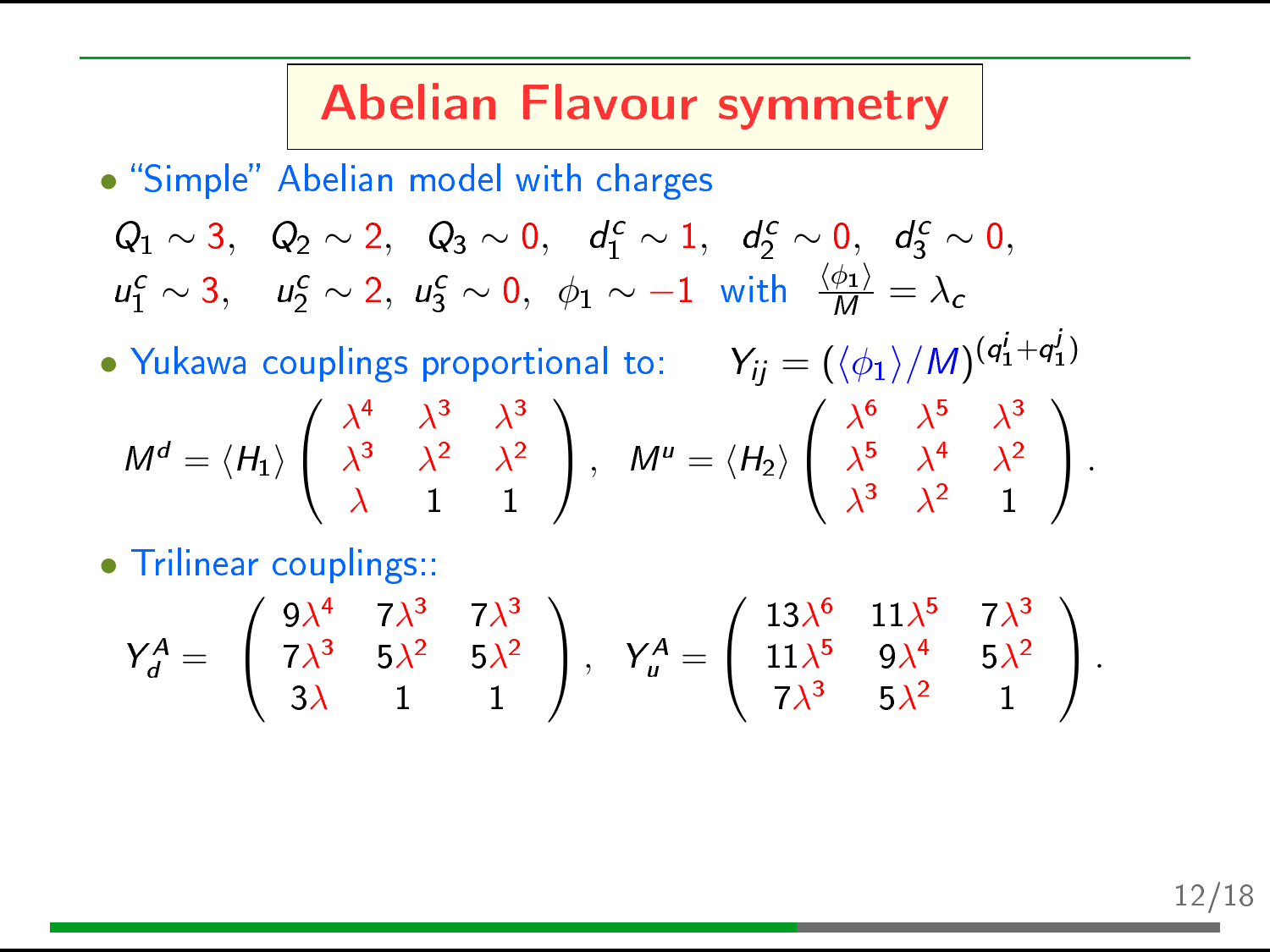## Abelian Flavour symmetry

• "Simple" Abelian model with charges

$$
Q_1 \sim 3
$$
,  $Q_2 \sim 2$ ,  $Q_3 \sim 0$ ,  $d_1^c \sim 1$ ,  $d_2^c \sim 0$ ,  $d_3^c \sim 0$ ,  
\n $u_1^c \sim 3$ ,  $u_2^c \sim 2$ ,  $u_3^c \sim 0$ ,  $\phi_1 \sim -1$  with  $\frac{\langle \phi_1 \rangle}{M} = \lambda_c$ 

- Yukawa couplings proportional to:  $Y_{ij} = (\langle \phi_1 \rangle / M)^{(q_1^i + q_1^j)}$  $M^d = \langle H_1 \rangle$  $\sqrt{ }$  $\mathcal{L}$  $\lambda^4$   $\lambda^3$   $\lambda^3$  $\lambda^3$   $\lambda^2$   $\lambda^2$  $\lambda$  1 1  $\setminus$  $\bigg\}$ ,  $M^u = \langle H_2 \rangle$  $\sqrt{ }$  $\mathcal{L}$  $\lambda^6$   $\lambda^5$   $\lambda^3$  $\lambda^5$   $\lambda^4$   $\lambda^2$  $\lambda^3$   $\lambda^2$  1  $\setminus$  $\vert \cdot$
- Trilinear couplings::

⇒

$$
Y_d^A=\left(\begin{array}{ccc}9\lambda^4 & 7\lambda^3 & 7\lambda^3 \\ 7\lambda^3 & 5\lambda^2 & 5\lambda^2 \\ 3\lambda & 1 & 1\end{array}\right),\quad Y_u^A=\left(\begin{array}{ccc}13\lambda^6 & 11\lambda^5 & 7\lambda^3 \\ 11\lambda^5 & 9\lambda^4 & 5\lambda^2 \\ 7\lambda^3 & 5\lambda^2 & 1\end{array}\right).
$$

 $\overline{a}$ ✍ In **SCKM** basis trilinear couplings not diagonalized, preserve the structure of Yukawas in flavour basis!!!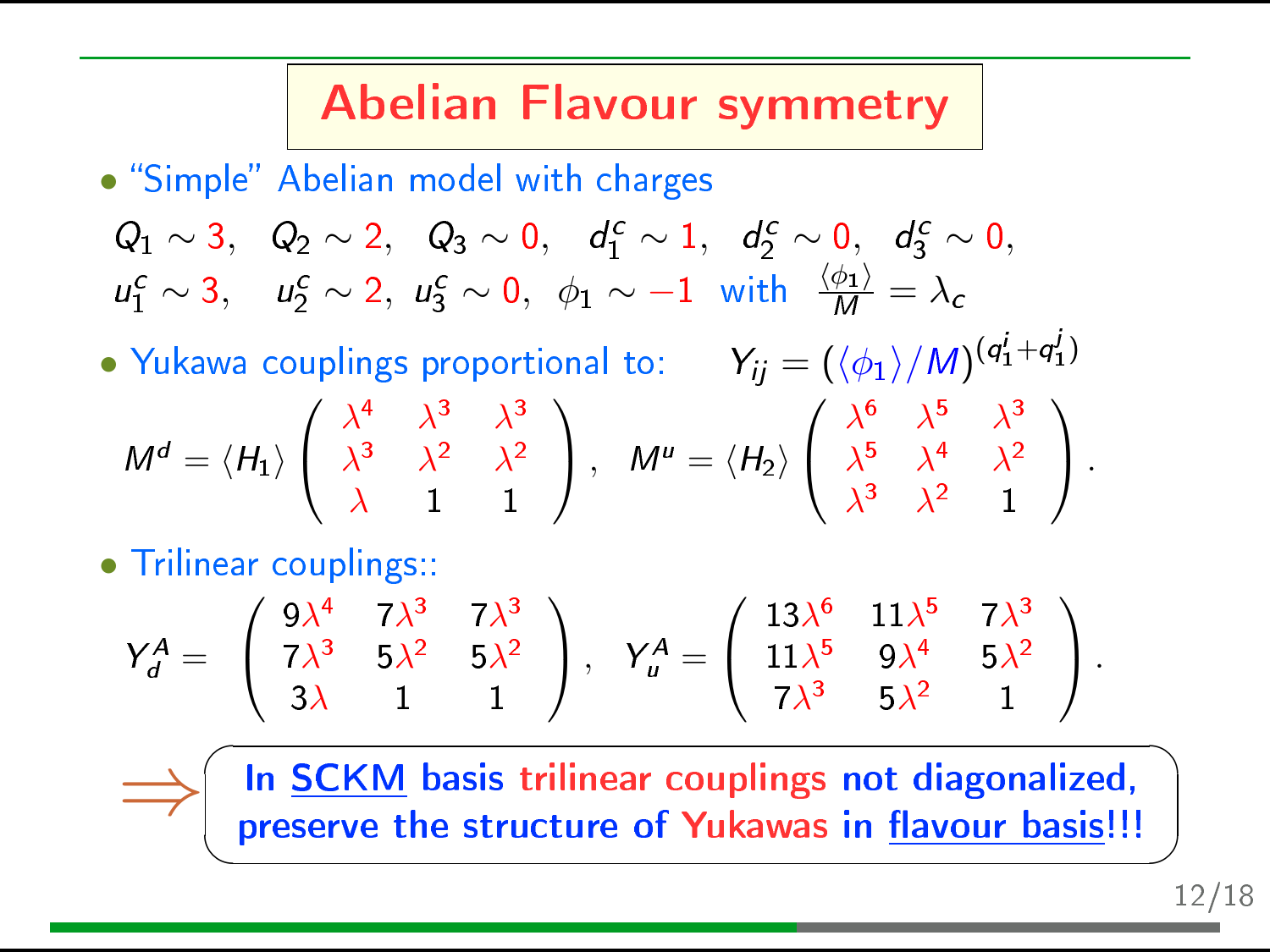- Soft mass coupling  $\phi_i^{\dagger}$  $\frac{1}{l}\phi_{i}$  invariant under all symmetries  $\Rightarrow$  flavour diagonal soft masses allowed by flavour symmetry
- Diagonal masses equal with single  $F_x$  as required by phenomenology
- After symmetry breaking offdiagonal entries proportional to flavon vevs,  $M_{ij}^2 = m_0^2 \left( \langle \phi_1 \rangle / M \right)^{|q_1^i - q_1^j|}$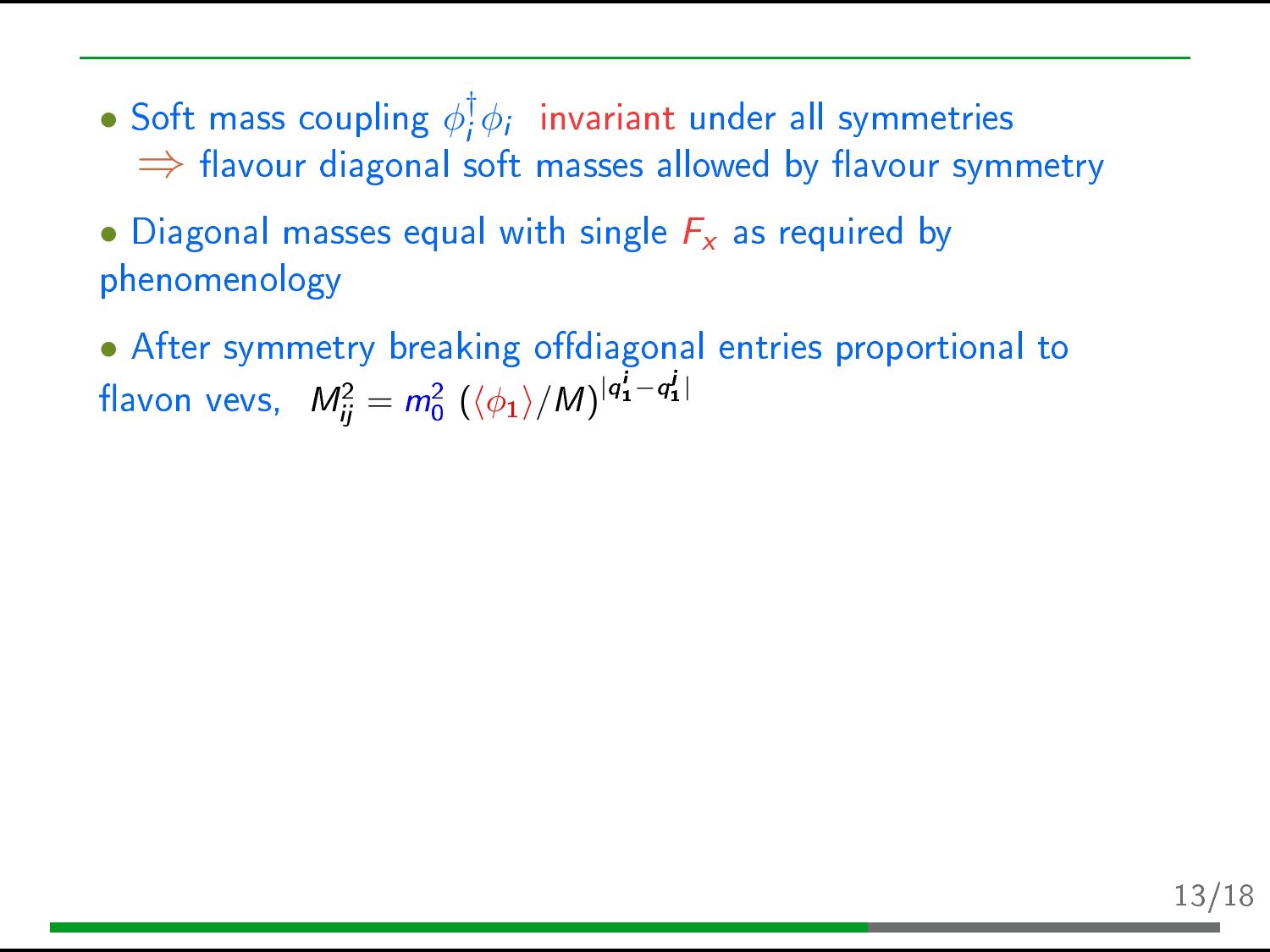- Soft mass coupling  $\phi_i^{\dagger}$  $\frac{1}{l}\phi_{i}$  invariant under all symmetries  $\Rightarrow$  flavour diagonal soft masses allowed by flavour symmetry
- Diagonal masses equal with single  $F_x$  as required by phenomenology
- After symmetry breaking offdiagonal entries proportional to flavon vevs,  $M_{ij}^2 = m_0^2 \left( \langle \phi_1 \rangle / M \right)^{|q_1^i - q_1^j|}$

$$
M_{\tilde{Q}}^2 \sim M_{\tilde{U}_R}^2 \sim M_{\tilde{D}_R}^2 \sim m_0^2 \left( \begin{array}{ccc} 1 & 6 \lambda^3 & 6 \lambda^3 \\ 6 \lambda^3 & 1 & \lambda^2 \\ 6 \lambda^3 & \lambda^2 & 1 \end{array} \right)
$$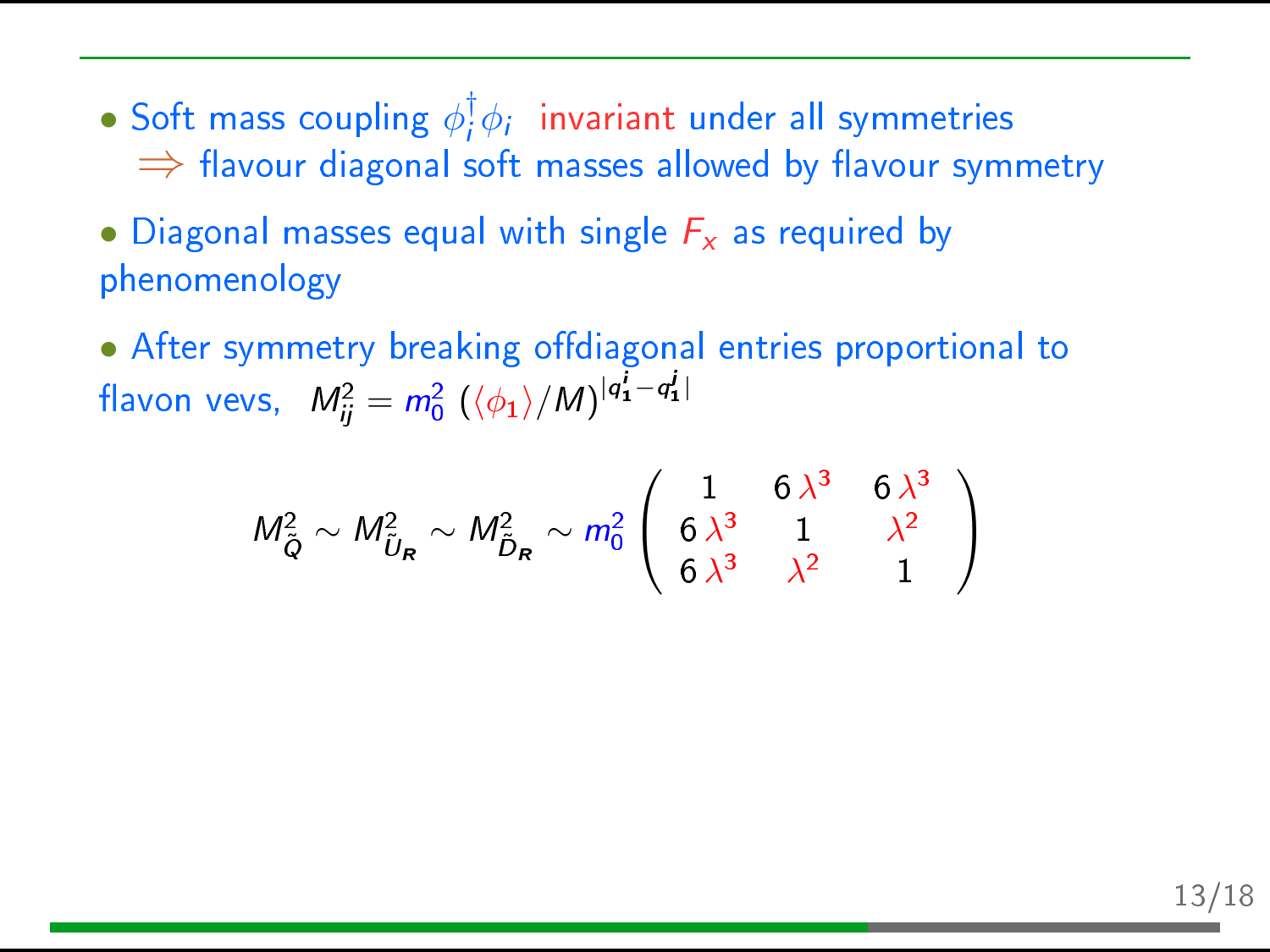- Soft mass coupling  $\phi_i^{\dagger}$  $\frac{1}{l}\phi_{i}$  invariant under all symmetries  $\Rightarrow$  flavour diagonal soft masses allowed by flavour symmetry
- Diagonal masses equal with single  $F_x$  as required by phenomenology
- After symmetry breaking offdiagonal entries proportional to flavon vevs,  $M_{ij}^2 = m_0^2 \left( \langle \phi_1 \rangle / M \right)^{|q_1^i - q_1^j|}$

$$
M_{\tilde{Q}}^2 \sim M_{\tilde{U}_R}^2 \sim M_{\tilde{D}_R}^2 \sim m_0^2 \left( \begin{array}{ccc} 1 & 6 \lambda^3 & 6 \lambda^3 \\ 6 \lambda^3 & 1 & \lambda^2 \\ 6 \lambda^3 & \lambda^2 & 1 \end{array} \right)
$$

• After canonical normalization:

$$
M_{\tilde{Q}}^2 \sim M_{\tilde{U}_R}^2 \sim M_{\tilde{D}_R}^2 \sim m_0^2 \left( \begin{array}{ccc} 1 & 4\lambda^3 & 4\lambda^3 \\ 4\lambda^3 & 1 & \frac{3}{2}\lambda^4 \\ 4\lambda^3 & \frac{3}{2}\lambda^4 & 1 \end{array} \right)
$$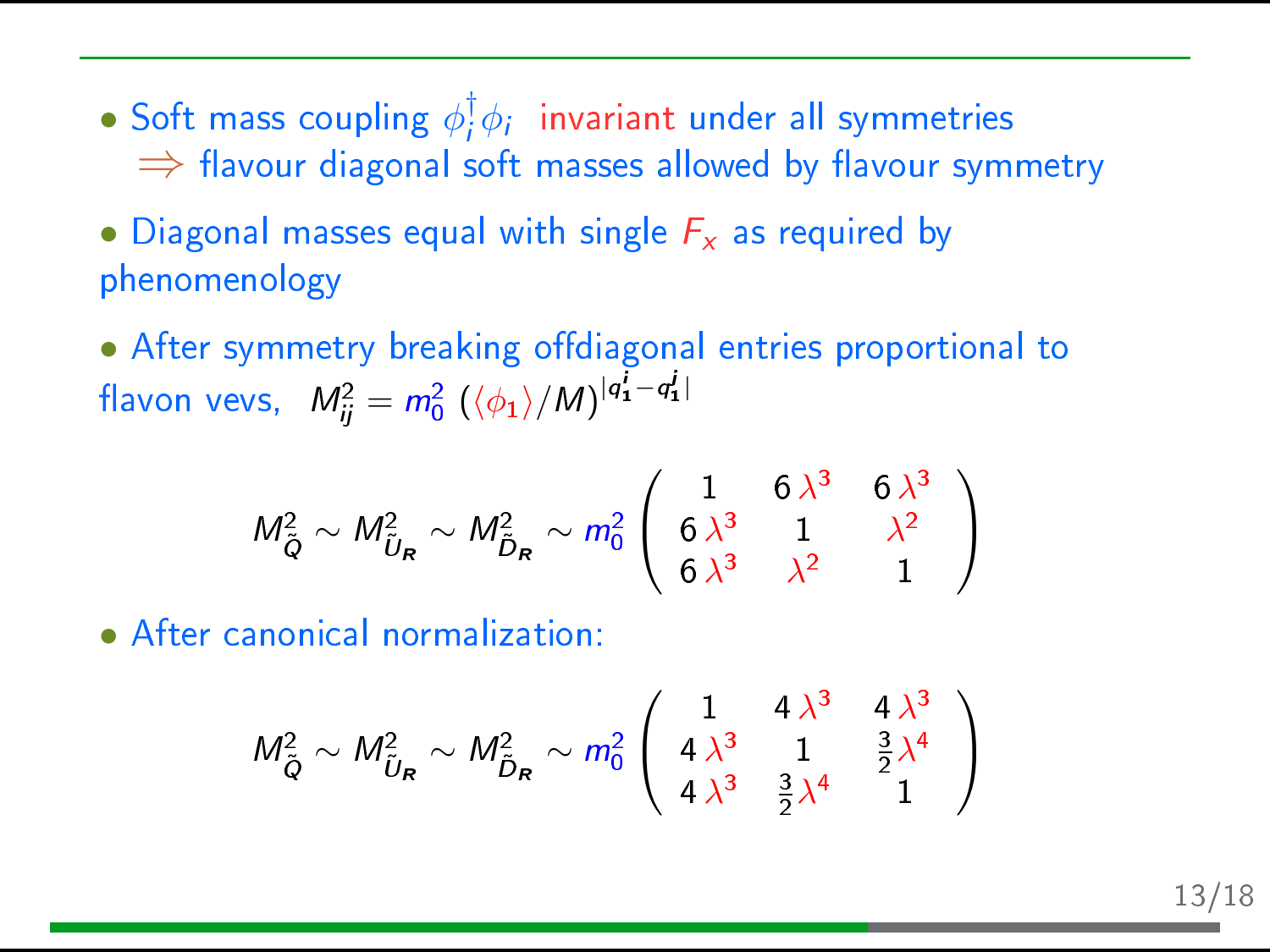#### ✞ ✝ Flavour Observables

•  $K-\overline{K}$  and  $B-\overline{B}$  mixing most sensitive observables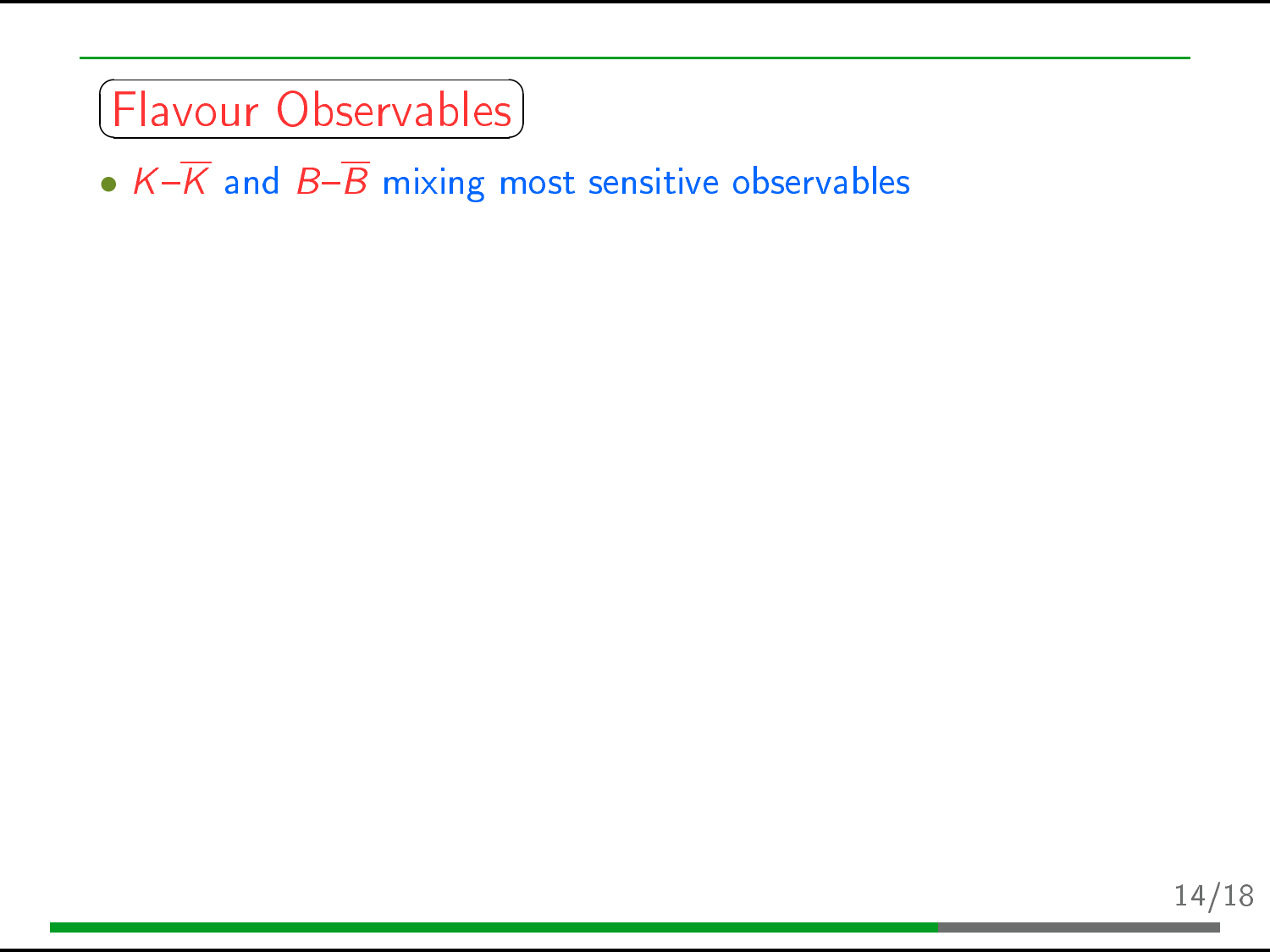#### ✞  $[Flavour~Observables]$ ☎

•  $K-\overline{K}$  and  $B-\overline{B}$  mixing most sensitive observables



Red area excuded by  $K-\overline{K}$ , gray rectangle LHC direct searches, black lines average squark masses.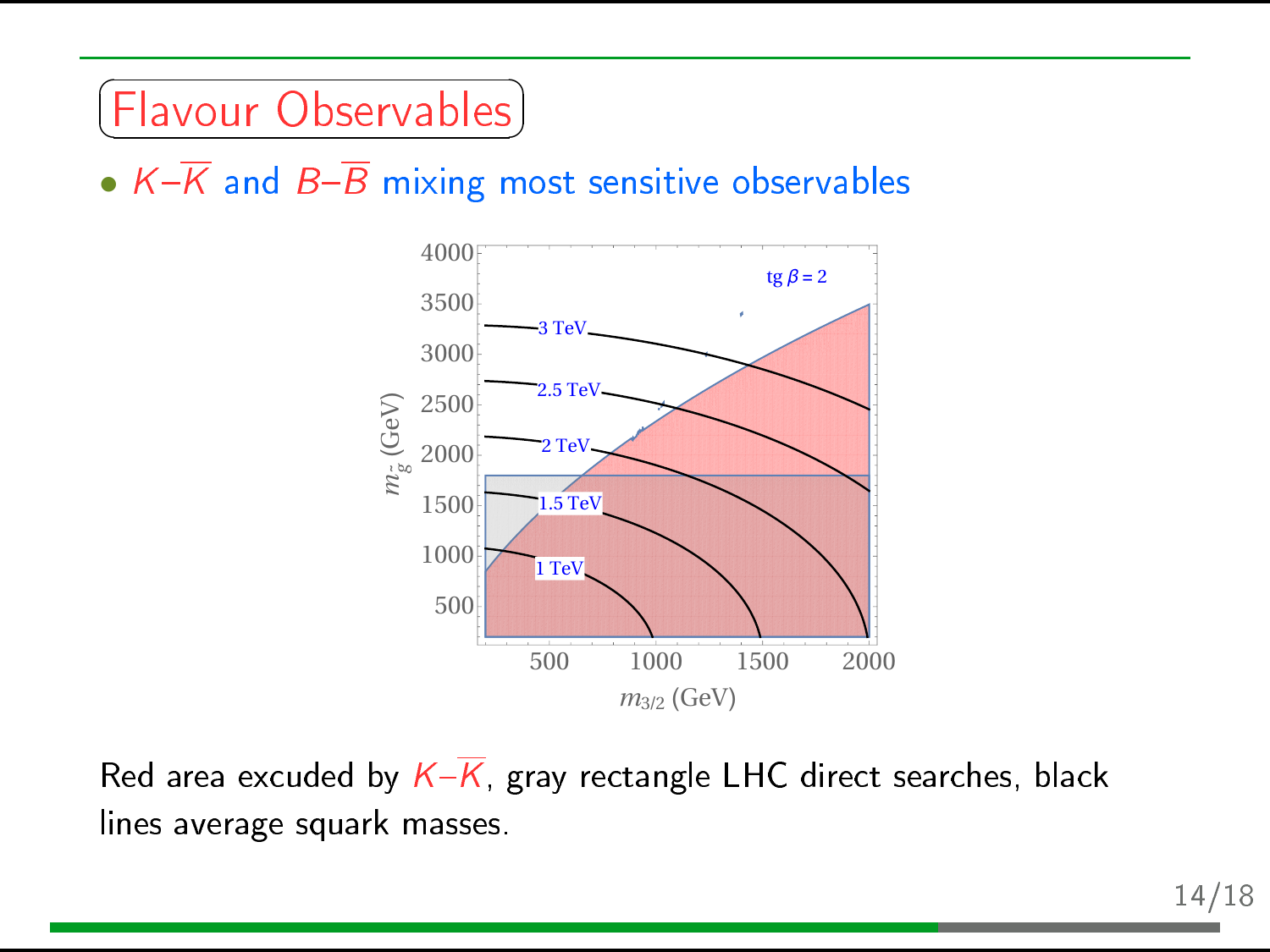### Discrete Non-Abelian symmetries: ∆(27)

•  $\Delta(27)$ ,  $Z_2$ ,  $U(1)_{\text{FN}}$ ,  $U(1)_R$ , charges for leptons:

| Field     | $\overline{ }$ | $ho_{c_1,c}$ | $H_{u,d}$ | '123 |   | دے | 23 |
|-----------|----------------|--------------|-----------|------|---|----|----|
|           | ∽              |              |           |      | ∍ | Э  |    |
|           |                |              |           |      |   |    |    |
| <b>FN</b> |                |              |           |      |   |    |    |
|           |                |              |           |      |   |    |    |

 $\langle \bar{\phi}_3 \rangle \, = \, v_3 \, (0,0,1)$ ,  $\langle \, \bar{\phi}_{23} \rangle \, = \, v_{23} \, (0,-1,1)$ ,  $\langle \bar{\phi}_{123} \rangle \, = \, v_{123} \, (1,1,1)$ • Higgs couplings,  $\frac{\upsilon_3}{\Lambda} \simeq \sqrt{y_\tau}, \frac{\upsilon_{23}}{\Lambda} \simeq \sqrt{y_\tau} \varepsilon, \frac{\upsilon_{123}}{\Lambda} \simeq \sqrt{y_\tau} \varepsilon^2$ :

$$
Y_{\ell} \sim y_{\tau} \begin{pmatrix} \varepsilon^{8} & -\varepsilon^{3} & \varepsilon^{3} \\ -\varepsilon^{3} & 3\varepsilon^{2} & -3\varepsilon^{2} \\ \varepsilon^{3} & -3\varepsilon^{2} & 1 \end{pmatrix}, A_{\ell} \sim y_{\tau} a_{0} \begin{pmatrix} 13 \varepsilon^{8} & -5\varepsilon^{3} & 5\varepsilon^{3} \\ -5\varepsilon^{3} & 21\varepsilon^{2} & -21\varepsilon^{2} \\ 5\varepsilon^{3} & -21\varepsilon^{2} & 5 \end{pmatrix}
$$

15/18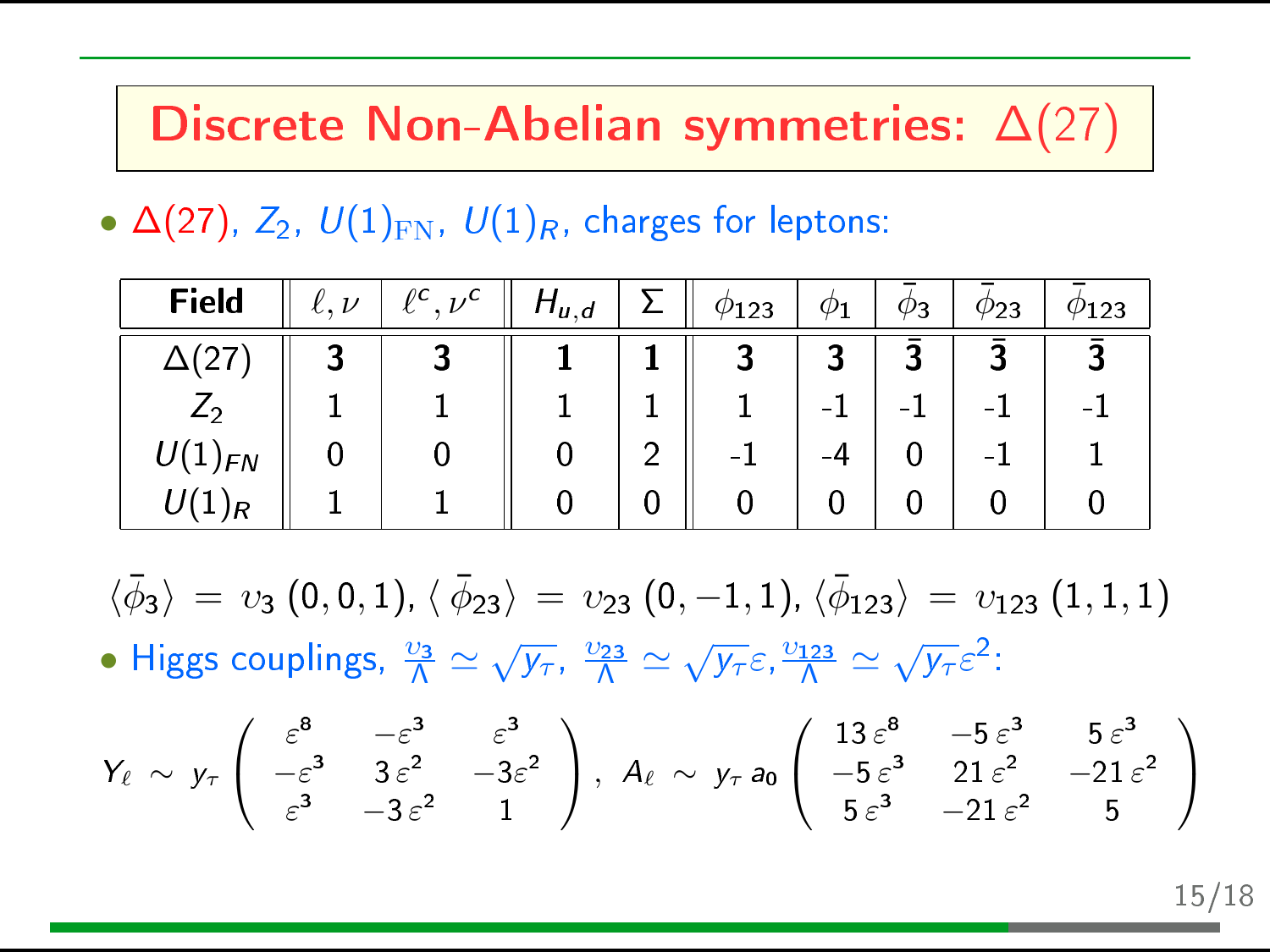• Soft mass matrices,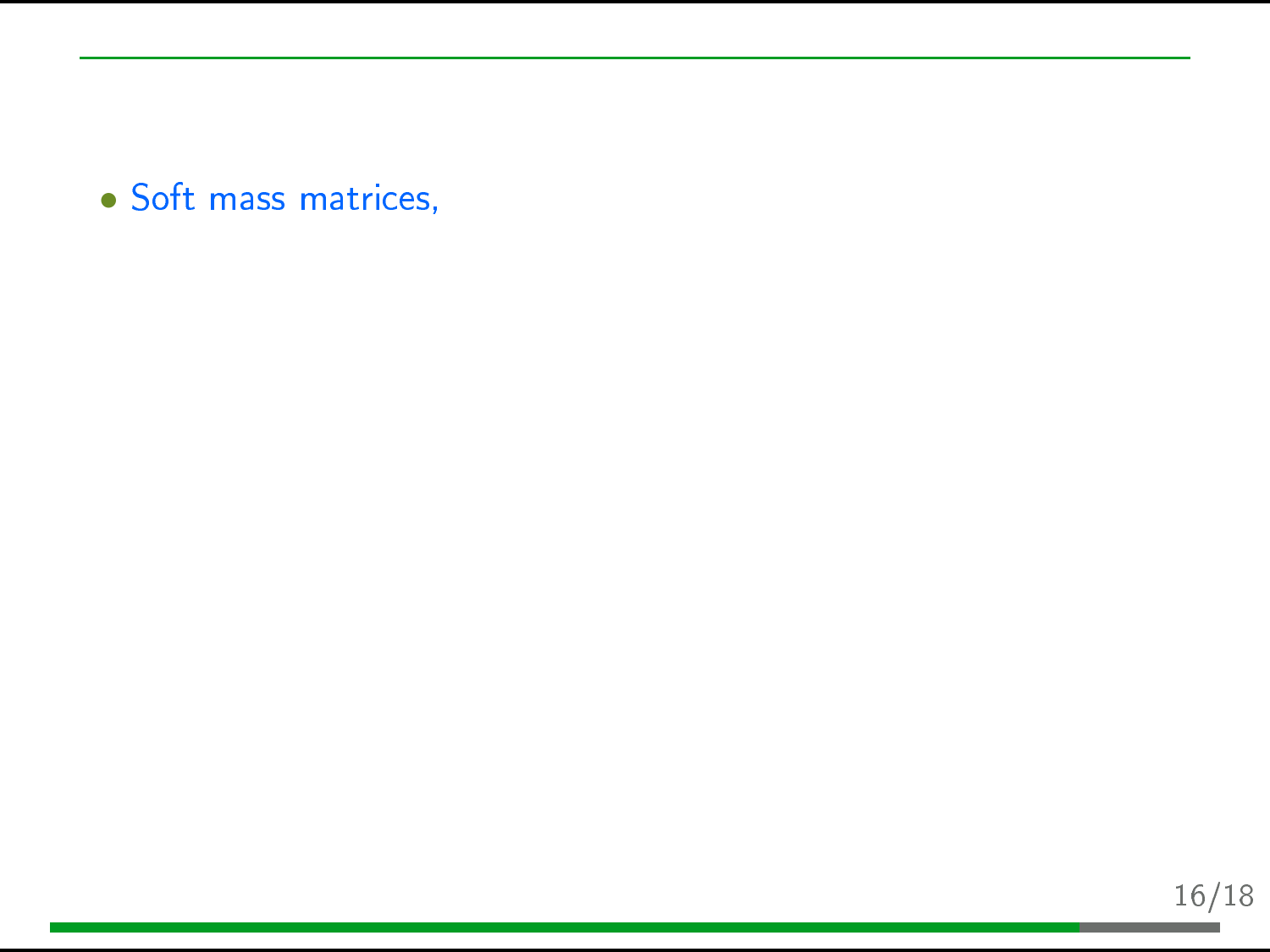• Soft mass matrices,

$$
m_{\ell,R}^2 \sim m_0^2 \begin{pmatrix} 1+2y_\tau \varepsilon^4 & -12y_\tau \varepsilon^3 & 12y_\tau \varepsilon^3 \\ -12y_\tau \varepsilon^3 & 1+2y_\tau \varepsilon^2 & -2y_\tau \varepsilon^2 \\ 12y_\tau \varepsilon^3 & -2y_\tau \varepsilon^2 & 1+2y_\tau \end{pmatrix}
$$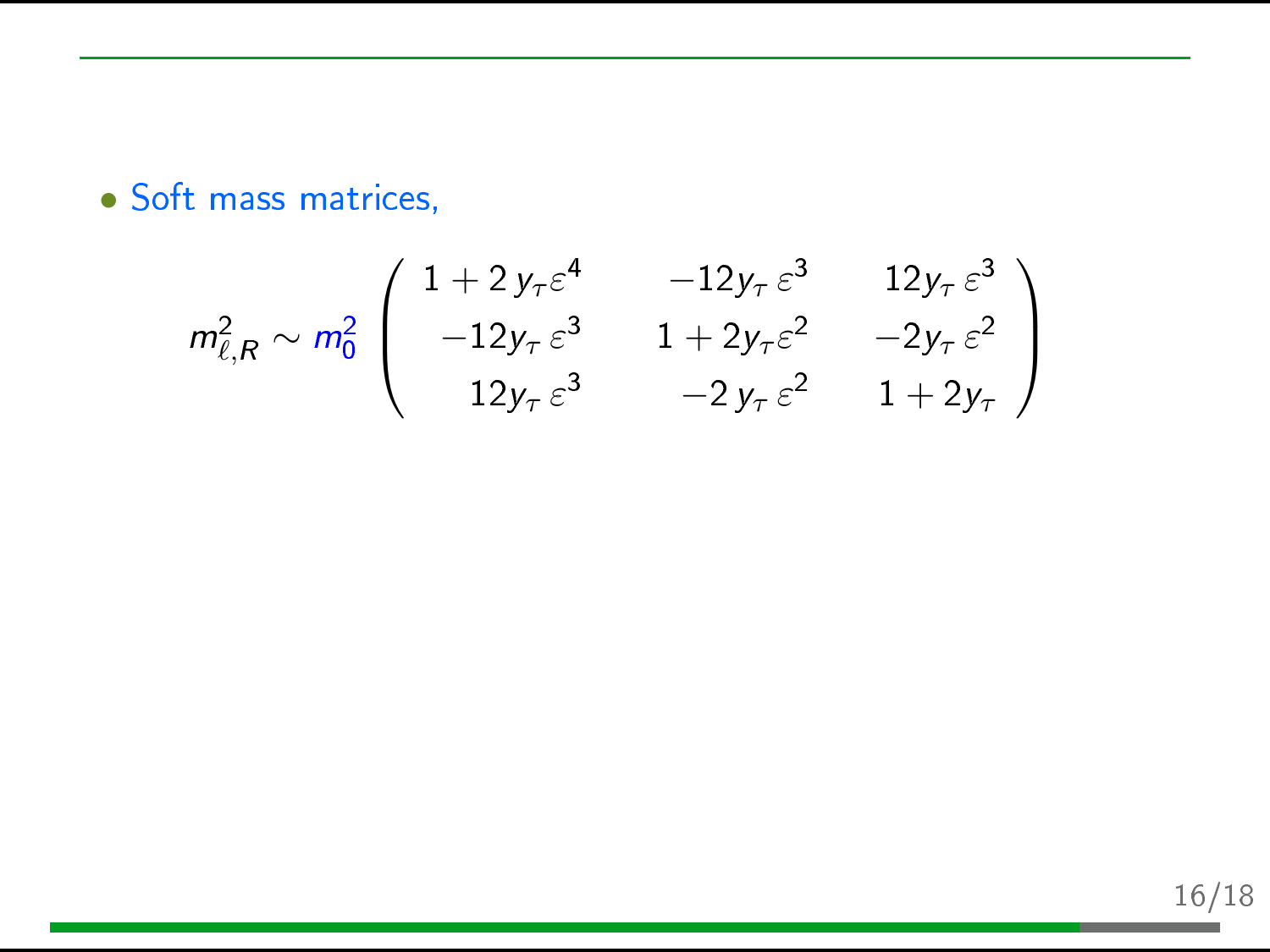• Soft mass matrices,

$$
m_{\ell,R}^2 \sim m_0^2 \begin{pmatrix} 1+2y_\tau \varepsilon^4 & -12y_\tau \varepsilon^3 & 12y_\tau \varepsilon^3 \\ -12y_\tau \varepsilon^3 & 1+2y_\tau \varepsilon^2 & -2y_\tau \varepsilon^2 \\ 12y_\tau \varepsilon^3 & -2y_\tau \varepsilon^2 & 1+2y_\tau \end{pmatrix}
$$

• After canonical normalization and SCKM basis:

$$
m_{\ell,R}^2 \sim m_0^2 \begin{pmatrix} 1 & -9y_\tau \varepsilon^3 & 9y_\tau \varepsilon^3 \\ -9y_\tau \varepsilon^3 & 1 + y_\tau \varepsilon^2 & 2y_\tau \varepsilon^2 \\ 9y_\tau \varepsilon^3 & 2y_\tau \varepsilon^2 & 1 + y_\tau \end{pmatrix}
$$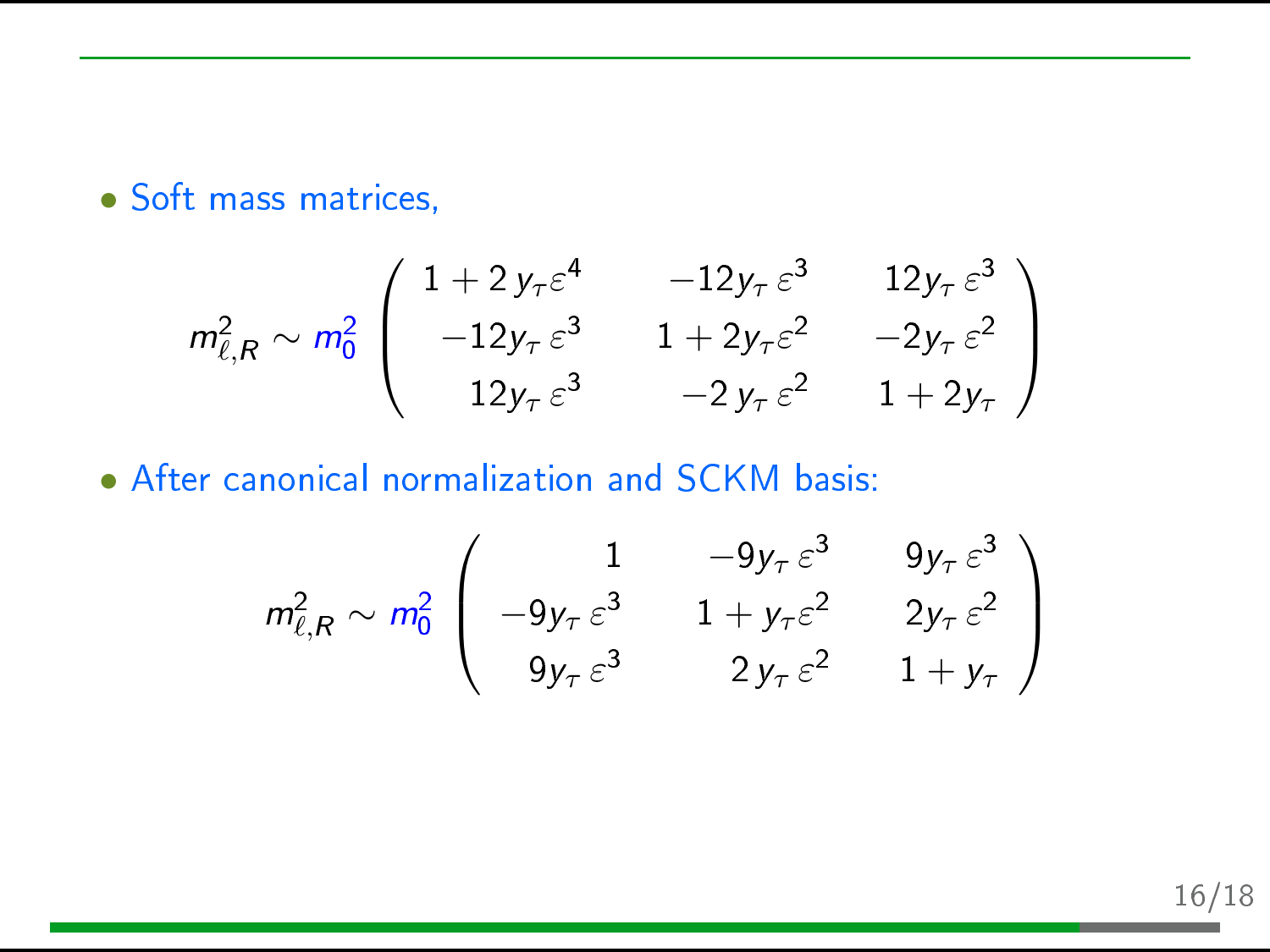### Lepton Flavour Violation ✝

✆  $\bullet \mu \rightarrow e\gamma$  and  $\mu \rightarrow 3e$  very sensitive even with heavy sfermions

☎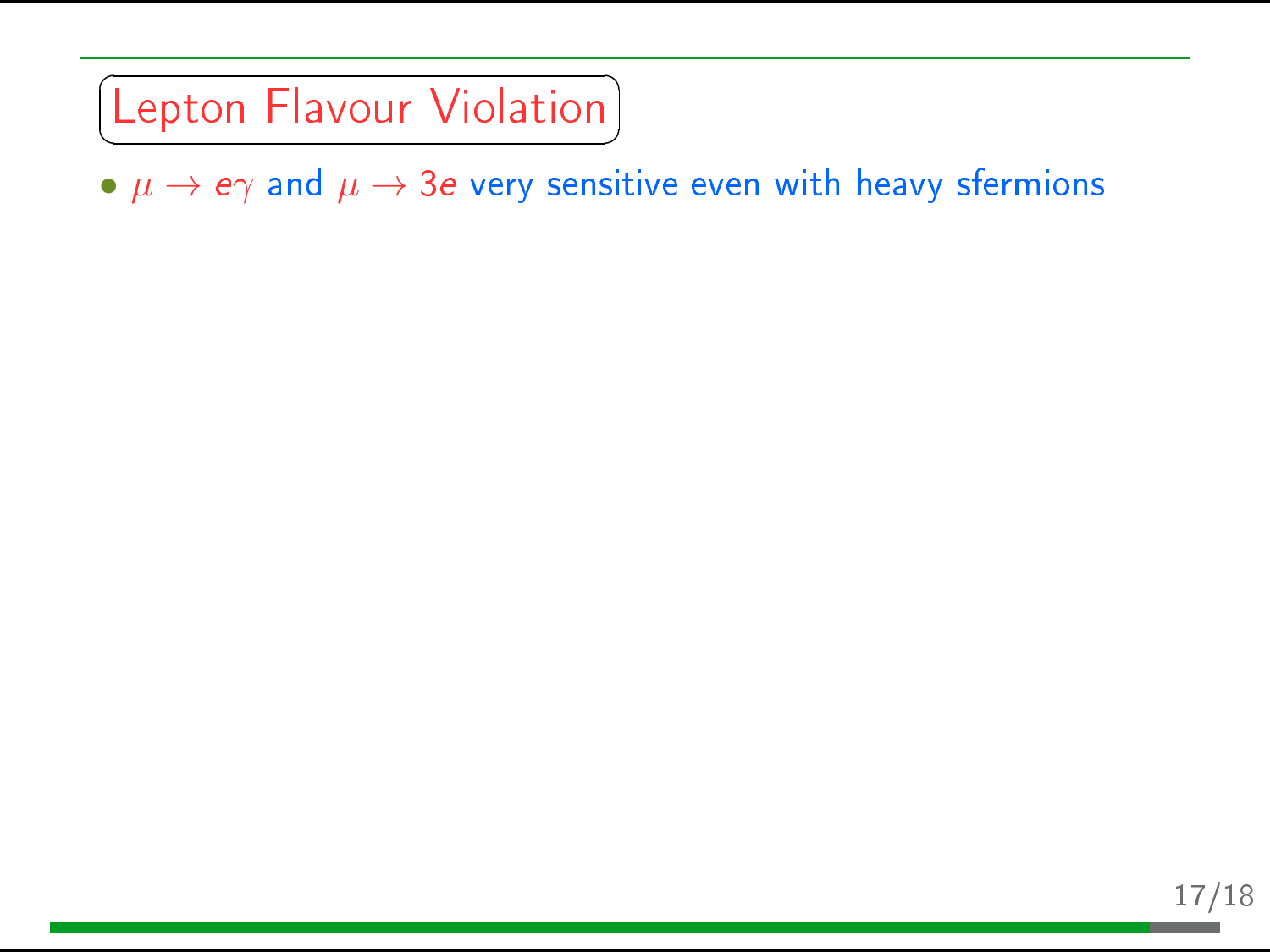### Lepton Flavour Violation ✝

 $\bullet~\mu \rightarrow e \gamma$  and  $\mu \rightarrow 3e$  very sensitive even with heavy sfermions

☎ ✆



Present bounds on  $\mu \to e\gamma$  and  $\mu \to 3e$ , gray rectangle LHC direct searches.